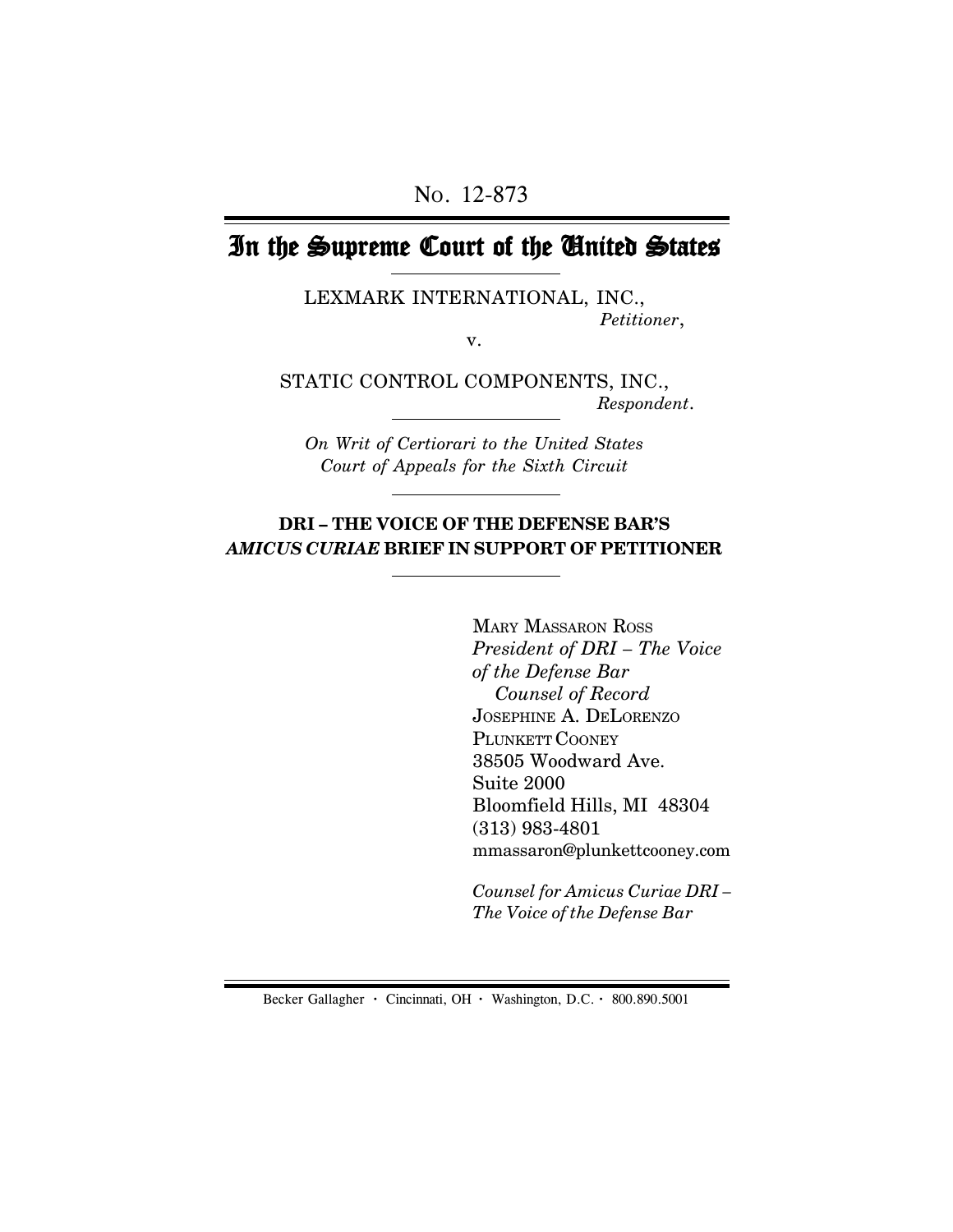## **TABLE OF CONTENTS**

| Page(s) |
|---------|
|---------|

| TABLE OF AUTHORITIES  iii                                                                                                                       |
|-------------------------------------------------------------------------------------------------------------------------------------------------|
| INTEREST OF AMICUS CURIAE DRI  1                                                                                                                |
| SUMMARY OF THE ARGUMENT $\ldots \ldots \ldots \ldots$                                                                                           |
| $\text{ARGUMENT I} \dots \dots \dots \dots \dots \dots \dots \dots \dots \dots \dots \dots \dots \dots \dots \dots$                             |
| The categorical test produces clear holdings and<br>predictable results and best accomplishes the<br>Lanham Act's purpose of protecting against |
| A. The categorical test will produce clear<br>holdings and predictable results. $\dots \dots 6$                                                 |
| B. The categorical test best accomplishes the<br>Lanham Act's purpose of protecting                                                             |
| ARGUMENT II $\ldots \ldots \ldots \ldots \ldots \ldots \ldots \ldots 12$                                                                        |
| The Reasonable Interest Test Is The Most<br>Malleable And Thus Produces The Most<br>Unpredictable Outcomes.  12                                 |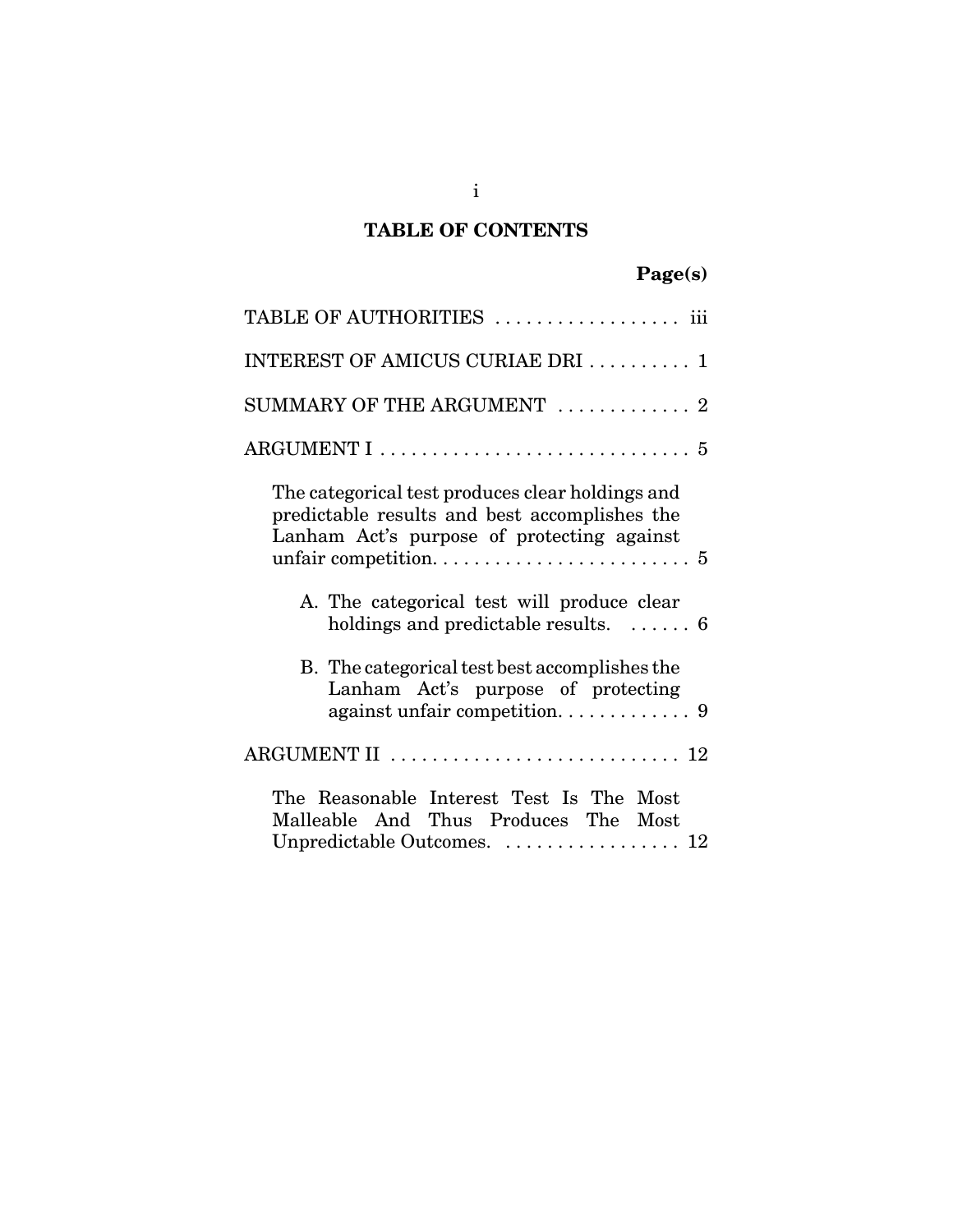| The Associated General Contractors Test Is Less<br>Predictable Because The Factors Are Vague And<br>It Does Not Ensure That Direct Competitors<br>Have Standing $\ldots \ldots \ldots \ldots \ldots \ldots \ldots \ldots 16$ |  |
|------------------------------------------------------------------------------------------------------------------------------------------------------------------------------------------------------------------------------|--|
| CONCLUSION $\ldots \ldots \ldots \ldots \ldots \ldots \ldots \ldots \ldots$ 20                                                                                                                                               |  |

ii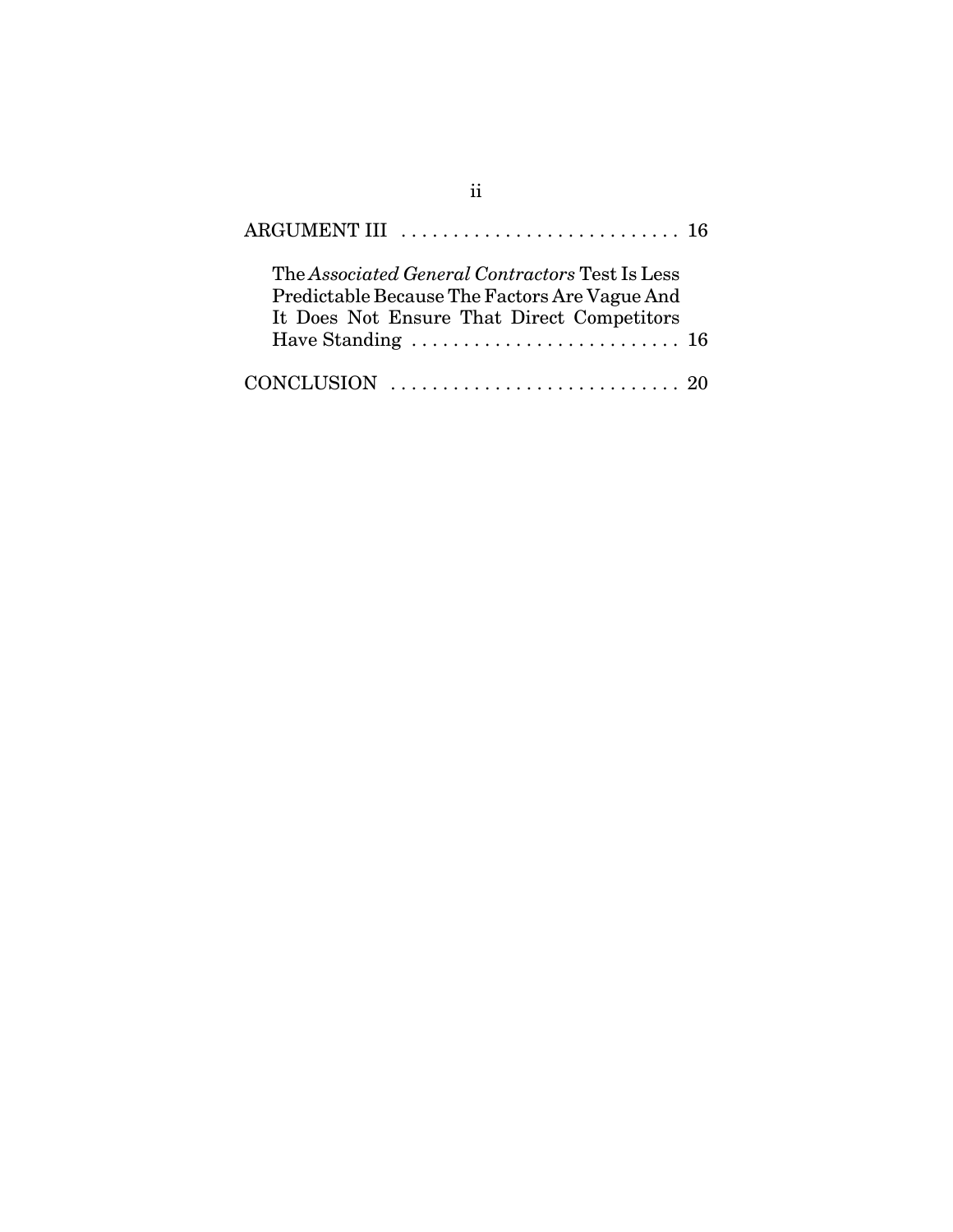## **TABLE OF AUTHORITIES**

**Page(s)**

## **CASES**

| Alden v. Maine,                                                                                                                                      |
|------------------------------------------------------------------------------------------------------------------------------------------------------|
| Alfred Dunhill Limited v. Interstate Cigar<br>Company, Inc.,<br>499 F.2d 232 (2nd Cir.1974) $\ldots \ldots \ldots \ldots \ldots 10$                  |
| Associated Gen. Contractors of California, Inc. v.<br>California State Council of Carpenters,<br>459 U.S. 519, 103 S.Ct. 897, 74 L.Ed.2d 723         |
| Barrus v. Sylvania,                                                                                                                                  |
| Bernard v. Donat,<br>11-CV-03414-RMW, 2012 WL 525533 (N.D. Cal.<br>Feb. 16, 2012) $\ldots \ldots \ldots \ldots \ldots \ldots \ldots \ldots \ldots 5$ |
| Bittinger v. Tecumseh Products Co.,                                                                                                                  |
| Camel Hair & Cashmere Inst. of Am., Inc. v.<br>Associated Dry Goods Corp.,                                                                           |
| Coca-Cola Co. v. Tropicana Prods., Inc.,                                                                                                             |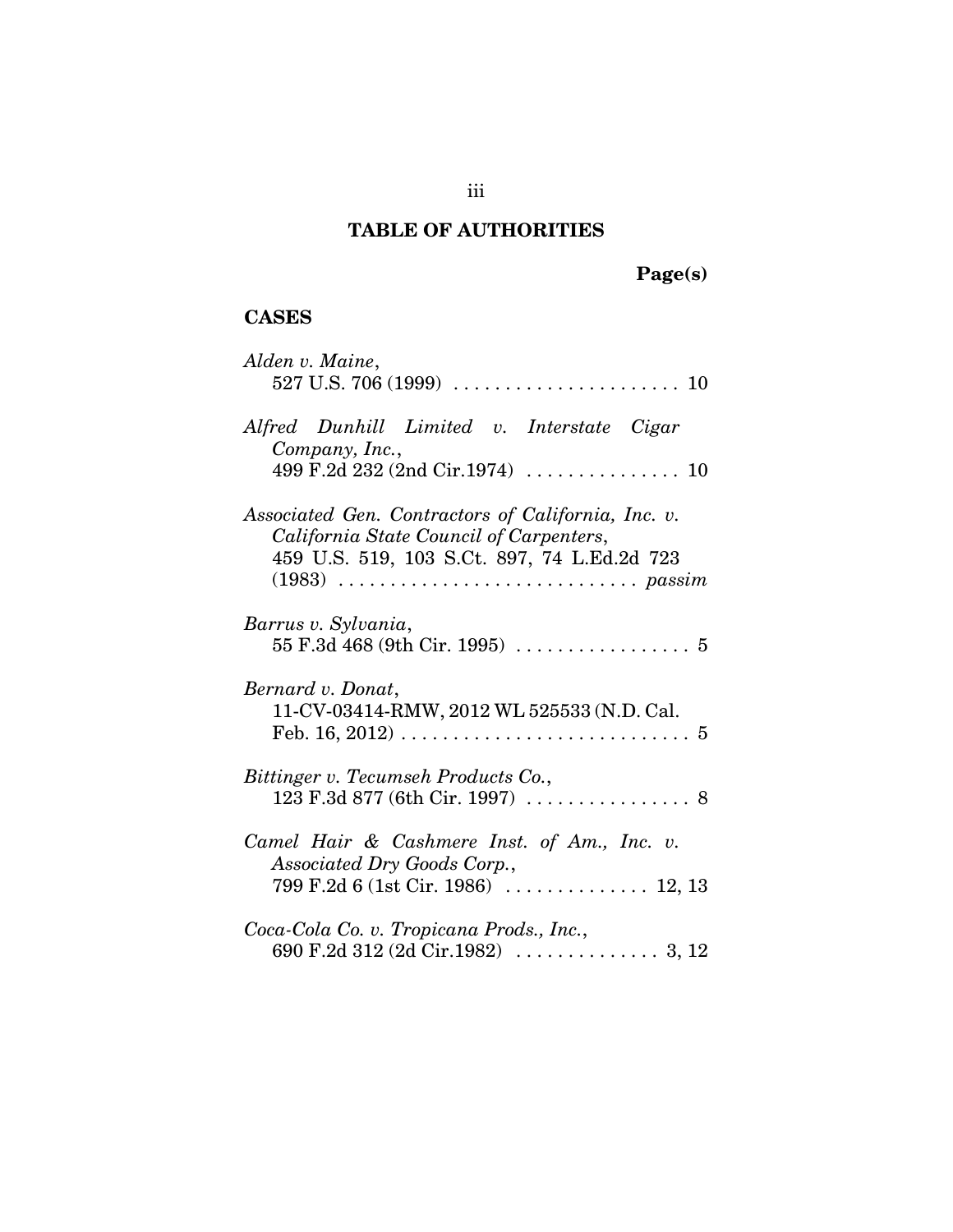| Conte Bros. Auto., Inc. v. Quaker State-Slick 50,<br>Inc.,<br>165 F.3d 221 (3d Cir. 1998)  passim                                    |
|--------------------------------------------------------------------------------------------------------------------------------------|
| Erie R. Co. v. Tompkins,                                                                                                             |
| F.E.R.C. v. Mississippi,                                                                                                             |
| Famous Horse Inc. v. 5th Ave. Photo Inc.,                                                                                            |
| Ford v. NYLCare Health Plans of Gulf Coast, Inc.,                                                                                    |
| Frisch's Restaurants, Inc. v. Elby's Big Boy of<br>Steubenville, Inc.,                                                               |
| Halicki v. United Artists Communications, Inc.,                                                                                      |
| Harold H. Huggins Realty, Inc. v. FNC, Inc.,                                                                                         |
| Jack Russell Terrier Network of N. Ca. v. Am.<br>Kennel Club, Inc.,<br>407 F.3d 1027 (9th Cir. 2005) $\ldots \ldots \ldots \ldots 5$ |
| L.S. Heath & Son, Inc. v. AT & T Info. Sys., Inc.,<br>$9 \text{ F.}3\text{d }561 \text{ (7th Cir. 1993)} \text{ 6}$                  |
| MindGames, Inc. v. W. Pub. Co., Inc.,<br>$218$ F.3d 652 (7th Cir. 2000)  6, 7, 20                                                    |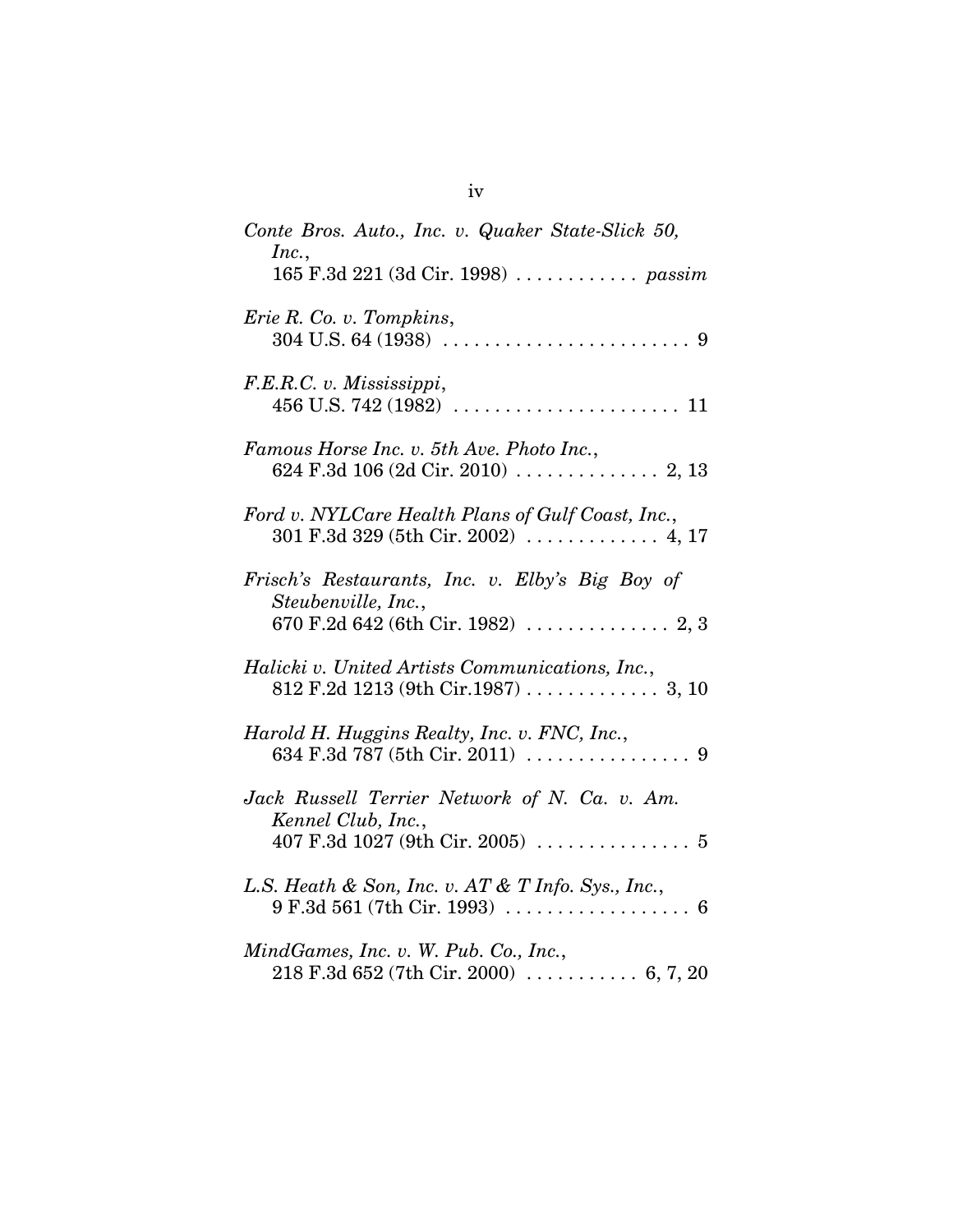| Ortho Pharm. Corp. v. Cosprophar, Inc.,                                                             |
|-----------------------------------------------------------------------------------------------------|
| PPX Enters., Inc. v. Audiofidelity, Inc.,                                                           |
| Phoenix of Broward, Inc. v. McDonald's Corp.,<br>489 F.3d 1156 (11th Cir. 2007) . 4, 17, 18, 19, 20 |
| Procter & Gamble Co. v. Amway Corp.,<br>$242$ F.3d 539 (5th Cir. 2001)  4, 17                       |
| Proctor & Gamble Co. v. Haugen,                                                                     |
| Stanfield v. Osborne Indus., Inc.,                                                                  |
| Static Control Components, Inc. v. Lexmark Int'l,                                                   |
| Inc.,<br>697 F.3d 387 (6th Cir. 2012), cert. granted, 133<br>S. Ct. 2766 (U.S. 2013) 10, 13         |
| TrafficSchool.com, Inc. v. Edriver Inc.,                                                            |
| U-Haul Int'l, Inc. v. Jartran, Inc.,                                                                |
| United States v. Lopez,                                                                             |
| Waits v. Frito-Lay, Inc.,<br>978 F.2d 1093 (9th Cir. 1992)  2, 3, 5, 10                             |

v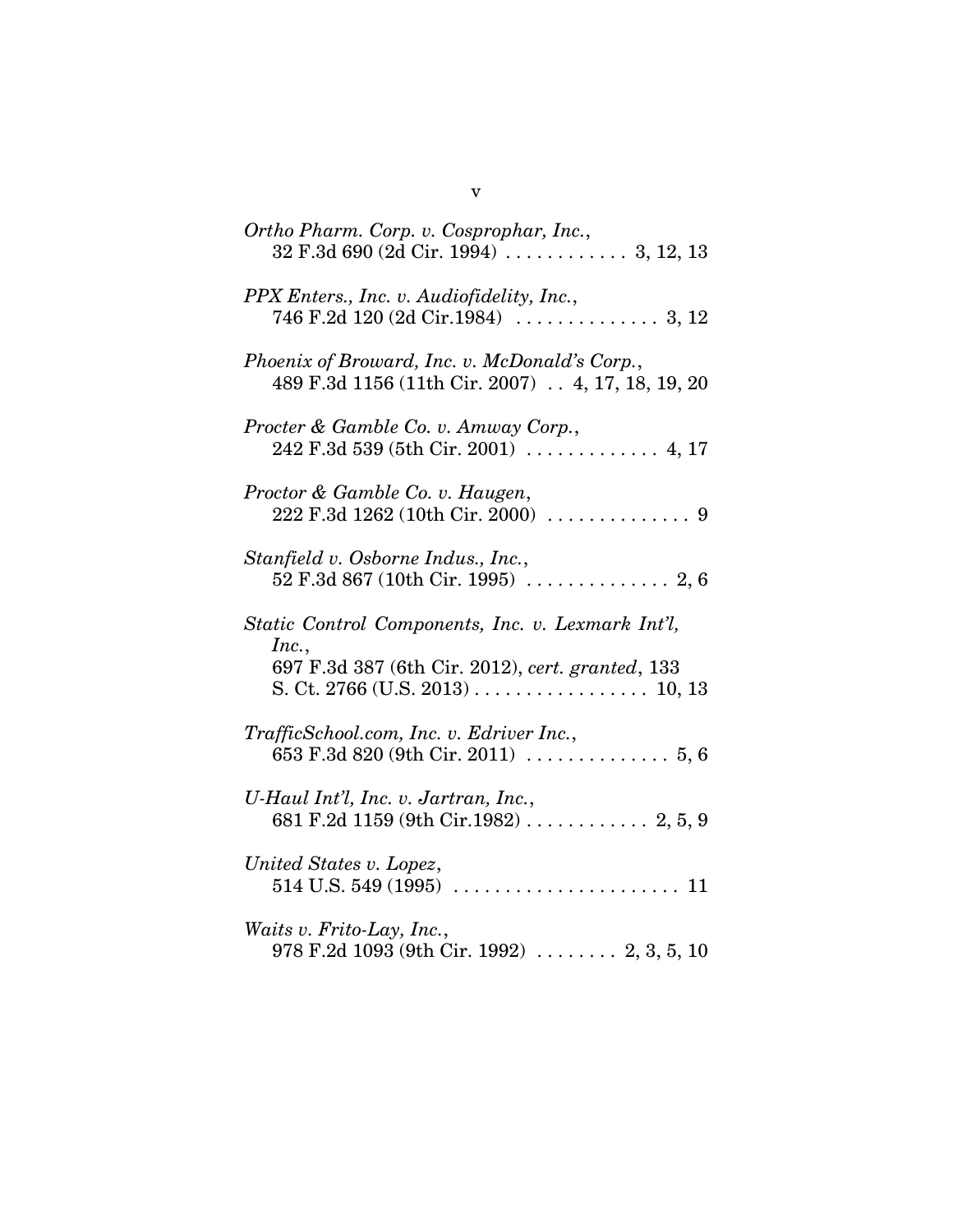## **STATUTES**

| <b>RULES</b>                                                                                                    |
|-----------------------------------------------------------------------------------------------------------------|
| $15 \text{ U.S.C.} \S 1127 \ldots \ldots \ldots \ldots \ldots \ldots \ldots \ldots \ldots \ldots \ldots \ldots$ |
| 15 U.S.C. § $1125(a)(1)(B)$                                                                                     |
|                                                                                                                 |

## **OTHER**

| 5 McCarthy on Trademarks and Unfair               |  |
|---------------------------------------------------|--|
| Gregory Apgar, Prudential Standing Limitations on |  |
| Lanham Act False Advertising Claims, 76           |  |
| Fordham L. Rev. $2389 (2008)$ 14, 20              |  |
| Kevin M. Lemley, Resolving the Circuit Split on   |  |
| Standing in False Advertising Claims and          |  |
| Incorporation of Prudential Standing in State     |  |
| Deceptive Trade Practices Law: The Quest for      |  |
| Optimal Levels of Accurate Information in the     |  |
| Marketplace, 29 U. Ark. Little Rock L. Rev. 283   |  |
| $(2007)$                                          |  |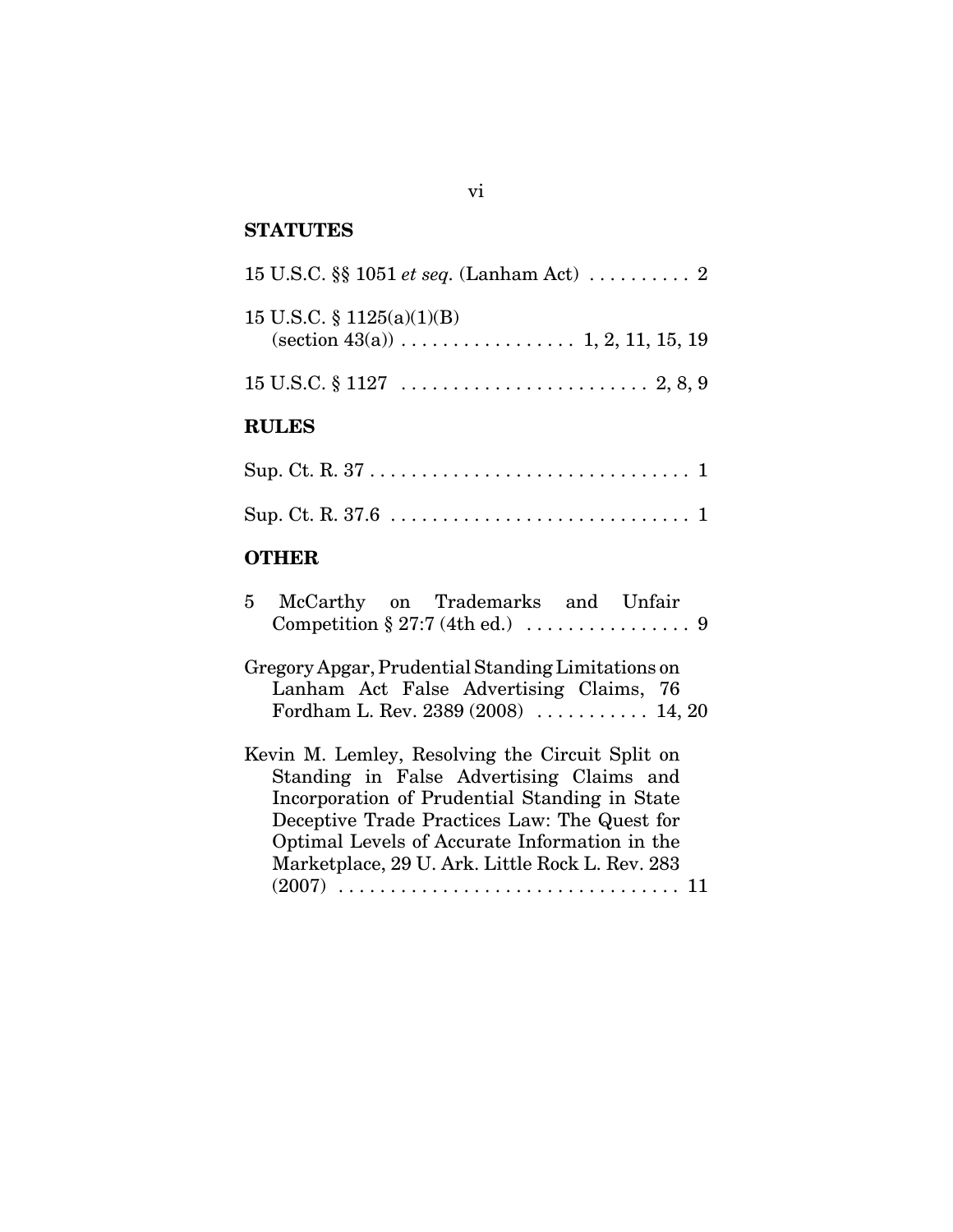| Peter S. Massaro, Filtering Through a Mess: A                                               |
|---------------------------------------------------------------------------------------------|
| Proposal to Reduce the Confusion Surrounding                                                |
| the Requirements for Standing in False                                                      |
| Advertising Claims Brought Under Section                                                    |
| $43(A)$ of the Lanham Act, 65 Wash. & Lee L.                                                |
|                                                                                             |
|                                                                                             |
| Gerald P. Meyer, Standing Out: A Commonsense                                                |
| Approach to Standing for False Advertising                                                  |
| Suits Under Lanham Act Section 43(a), 2009 U.                                               |
|                                                                                             |
|                                                                                             |
| Vincent N. Palladino, Lanham Act "False<br>Advertising" Claims: What Is A Plaintiff to Do?, |
| 101 Trademark Rep. $1601 (2011)$ 6, 19                                                      |
| Richard J. Pierce, Jr., Is Standing Law or Politics?,                                       |
|                                                                                             |
|                                                                                             |
| Kathleen M. Sullivan, The Justices of Rules and                                             |
| Standards, 106 Harv. L. Rev. 22 (1992)  7, 8                                                |
| Diane Taing, Competition for Standing: Defining                                             |
| the Commercial Plaintiff Under Section 43(a) of                                             |
| the Lanham Act, 16 Geo. Mason L. Rev. 493                                                   |
|                                                                                             |
|                                                                                             |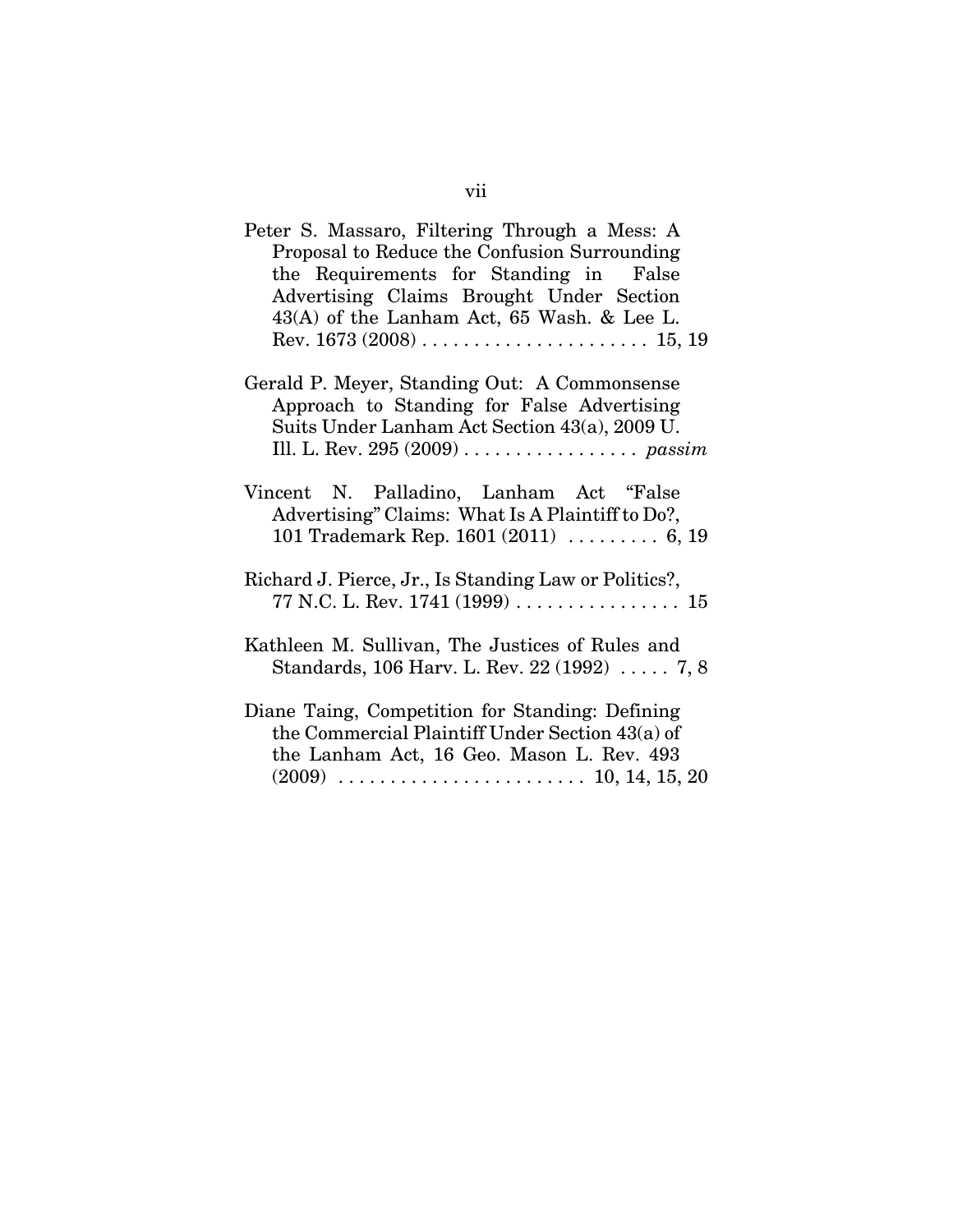#### **INTEREST OF AMICUS CURIAE DRI**<sup>1</sup>

Amicus curiae DRI—the Voice of the Defense Bar, is a 22,500-member international association of defense lawyers who represent individuals, corporations, insurance carriers, and local governments involved in civil litigation. DRI has long been a voice for a fair and just system of civil litigation, seeking to ensure that it operates to effectively, expeditiously, and economically resolve disputes for litigants. To that end, DRI participates as amicus curiae in cases that raise issues of importance to its membership and to the judicial system. This is such a case.

DRI's interest in this case stems from its members' need to advise clients when to bring or defend against suits under the false advertising provision of the Lanham Act  $(15 \text{ U.S.C.} \$  $(1125(a)(1)(B))$  and from their representation of clients engaged in litigation under the Act. DRI members' extensive litigation experience counsels that, when a legal test – in this case, for standing under the Lanham Act – amounts to a standard that includes undefined terms or when it involves the consideration of multiple factors, the outcome is less predictable and thus, the job of advising or defending clients increases in difficulty. By contrast, a bright line rule, such as the categorical test, which limits standing for bringing false advertising claims to

<sup>&</sup>lt;sup>1</sup> Pursuant to Rule 37.6, amicus certifies that no counsel for a party authored this brief in whole or in part and that no person or entity, other than amicus, its members, or its counsel, has made a monetary contribution to the preparation or submission of this brief. The parties have filed written consent to the filing of amicus briefs pursuant to Rule 37.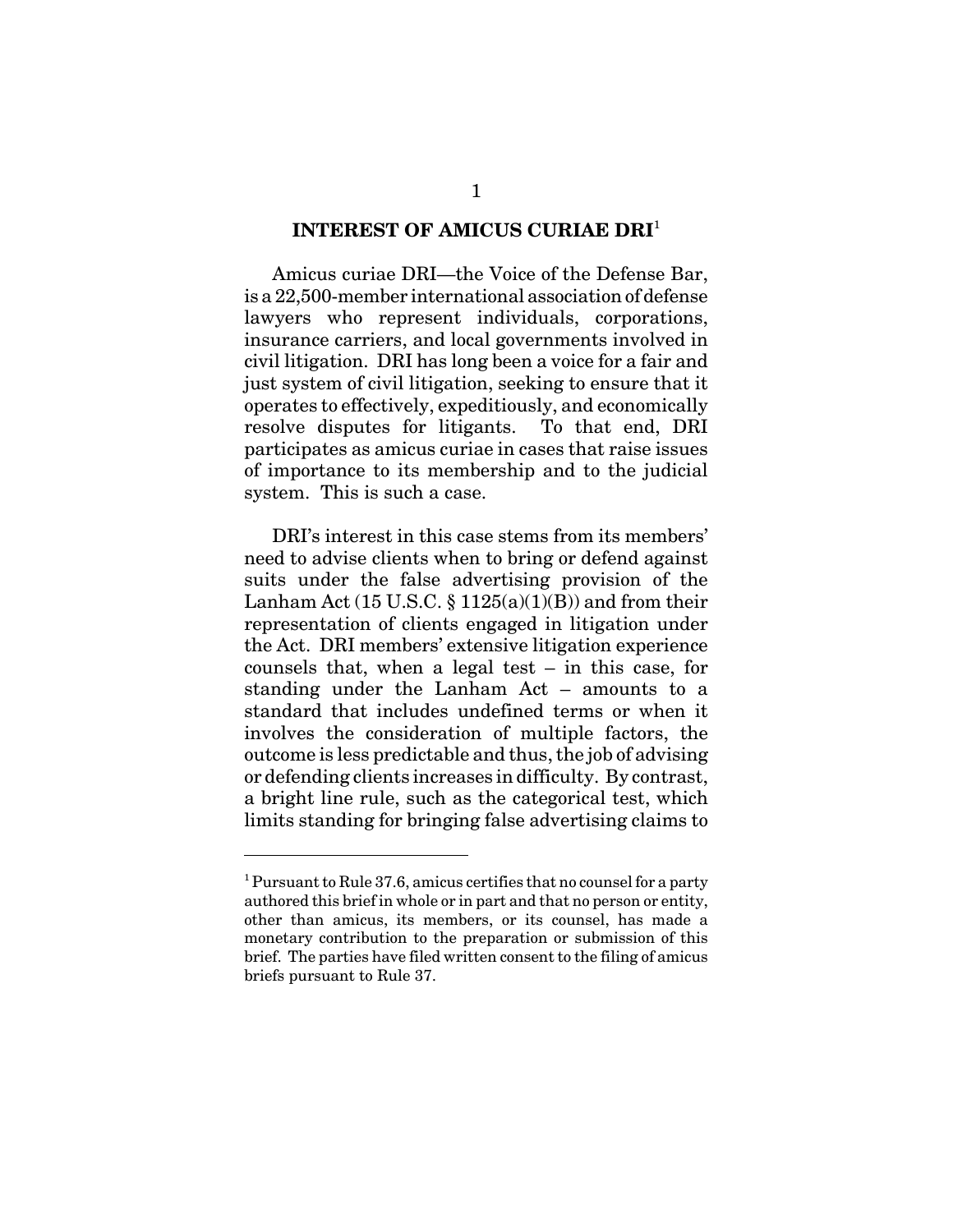actual competitors, results in more predictability and consistency of outcomes. DRI believes that a categorical test will cut down on the amount and length of litigation, render the outcome more predictable, and help assure that like cases are treated alike. Here, a bright-line rule limiting standing to competitors is also the most consistent with the purpose of the Lanham Act, which is to prevent unfair competition. See 15 U.S.C. § 1127.

#### **SUMMARY OF THE ARGUMENT**

Currently, the federal circuit courts of appeals have adopted one of three different tests for standing under the Lanham Act, 15 U.S.C. §§ 1051 *et seq*. Under the categorical test, "simple claims of false representations in advertising are actionable under section 43(a) [15 U.S.C.  $\S 1125(a)(1)(B)$  when brought by competitors of the wrongdoer . . . .." *Waits v. Frito-Lay, Inc.,* 978 F.2d 1093, 1108 (9th Cir. 1992). In DRI's experience, the strength of the categorical test is that it represents a straightforward rule that is easier to apply than the multi-factor or reasonable interest tests. The categorical test will therefore produce clear holdings and predictable results. Additionally, because the categorical test limits standing to direct competitors, it also most directly accomplishes what Congress intended in passing the Act, that is, to protect a litigant against unfair competition. See 15 U.S.C. § 1127; *U-Haul Int'l, Inc. v. Jartran, Inc*., 681 F.2d 1159, 1162 (9th Cir.1982); *Stanfield v. Osborne Indus., Inc*., 52 F.3d 867, 873 (10th Cir. 1995); *Conte Bros. Auto., Inc. v. Quaker State-Slick 50, Inc*., 165 F.3d 221, 236 (3d Cir. 1998); *Famous Horse Inc. v. 5th Ave. Photo Inc*., 624 F.3d 106, 111 (2d Cir. 2010); *Frisch's Restaurants,*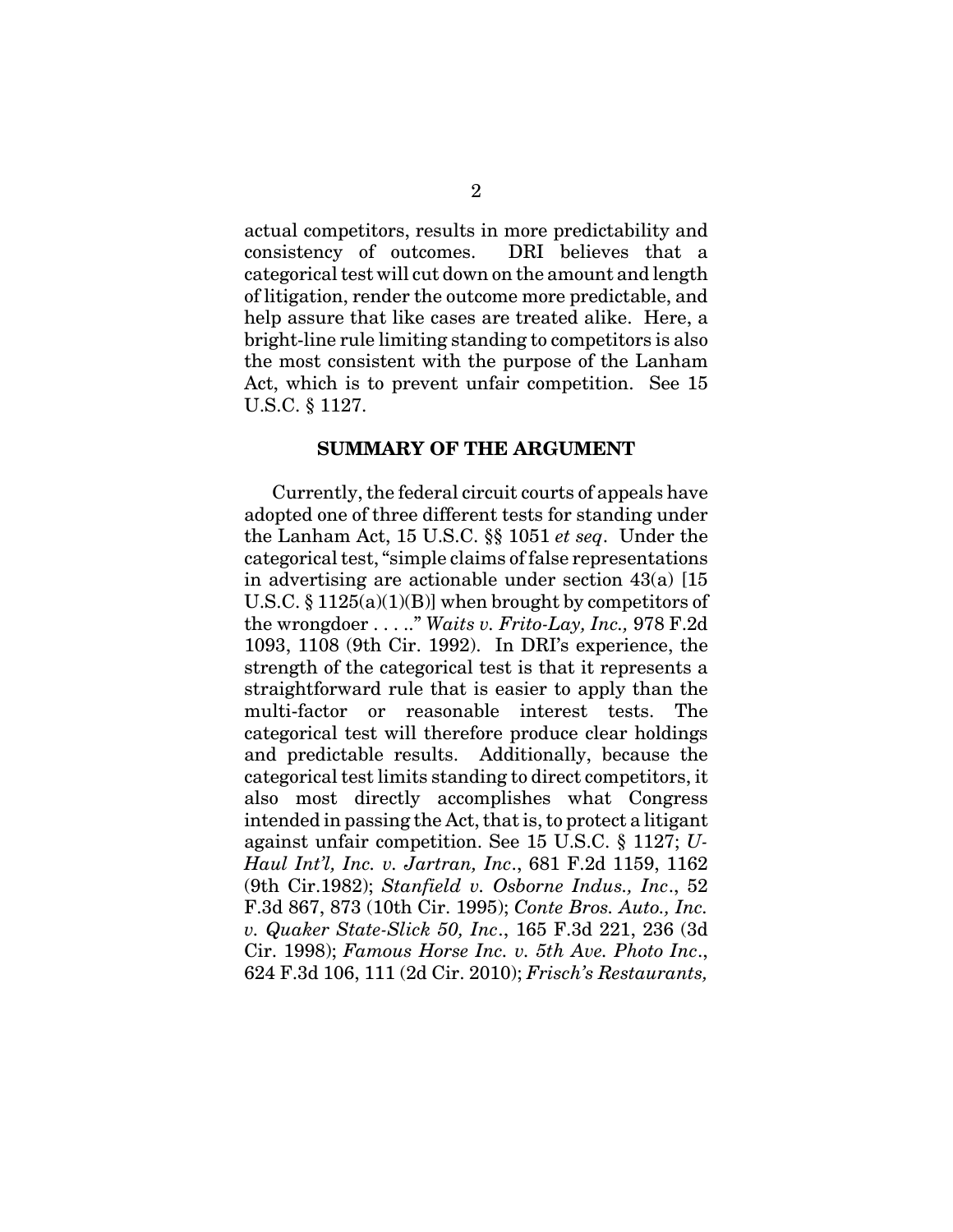*Inc. v. Elby's Big Boy of Steubenville*, Inc., 670 F.2d 642, 646 (6th Cir. 1982). The categorical test also properly limits standing under the Lanham Act to direct competitors so as not to subsume state tort law. Without such a limitation, the Lanham Act may quickly become a federal statute creating the tort of misrepresentation. *Waits*, 978 F.2d at 1108, quoting *Halicki v. United Artists Communications, Inc*., 812 F.2d 1213, 1214 (9th Cir.1987).

In contrast to the straightforward categorical approach, some circuits apply the "reasonable interest" test to establish standing, under which "a plaintiff must demonstrate a 'reasonable interest to be protected' against the advertiser's false or misleading claims, and a 'reasonable basis' for believing that this interest is likely to be damaged by the false or misleading advertising." *Ortho Pharm. Corp. v. Cosprophar, Inc*., 32 F.3d 690, 694 (2d Cir. 1994), quoting *PPX Enters., Inc. v. Audiofidelity, Inc*., 746 F.2d 120, 125 (2d Cir.1984) and *Coca-Cola Co. v. Tropicana Prods., Inc*., 690 F.2d 312, 316 (2d Cir.1982). Further, "[t]he 'reasonable basis' prong embodies a requirement that the plaintiff show both likely injury and a causal nexus to the false advertising." (*Id*.)

The reasonable interest test is the most problematic because its terms are amorphous and malleable. In addition, it allows standing to expand beyond direct competitors, contrary to the purpose of the Lanham Act. No clear definition of what constitutes a reasonable interest, reasonable basis, or sufficient causal nexus exists, thus leaving district courts with little guidance in rendering their decisions, and producing unpredictable outcomes. Finally, when the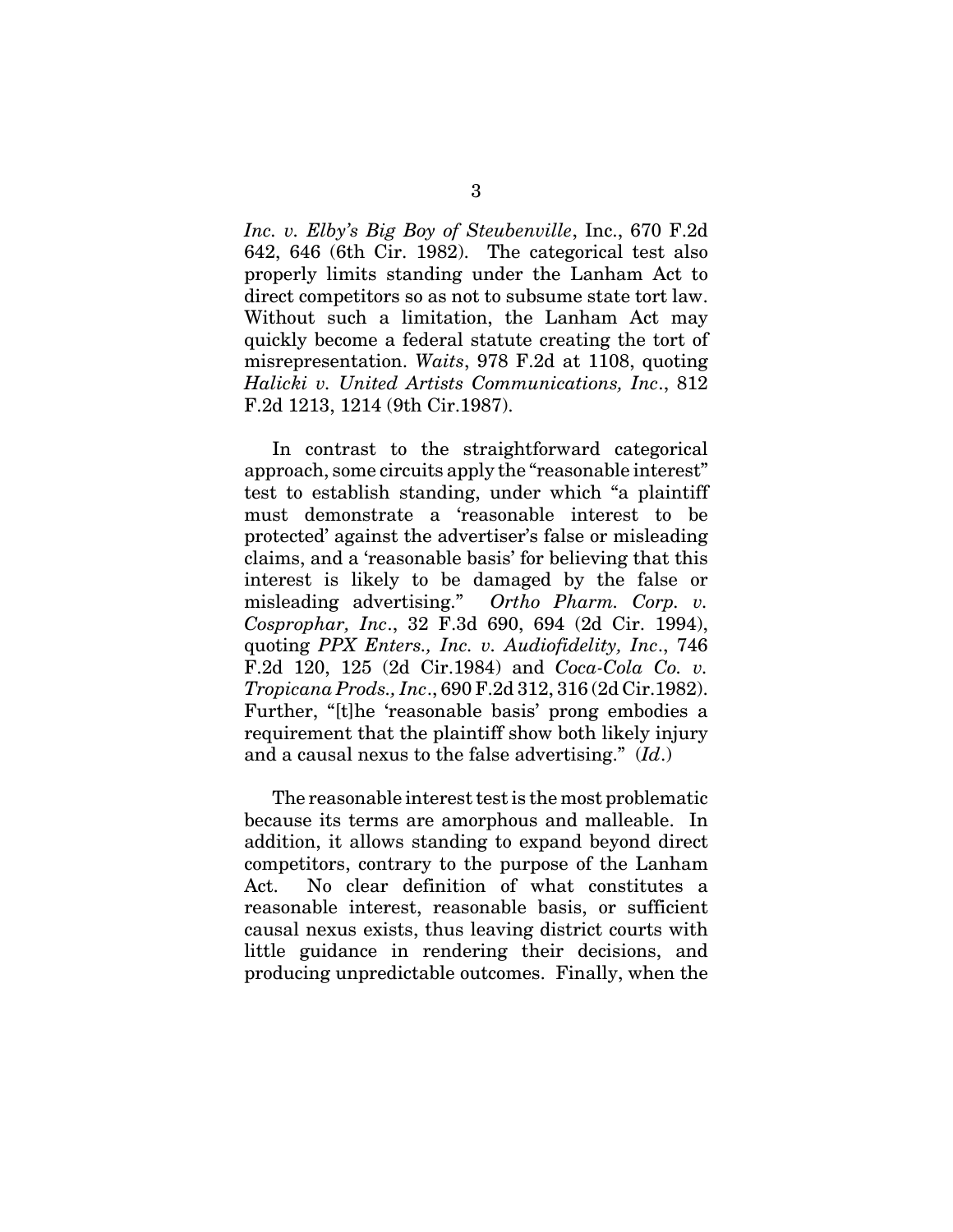standard is malleable and affords broad discretion, the costs and difficulties of litigation increase.

Finally, several circuits have adopted a multi-factor test based on the test for antitrust standing set forth in *Associated Gen. Contractors of California, Inc. v. California State Council of Carpenters*, 459 U.S. 519, 103 S.Ct. 897, 74 L.Ed.2d 723 (1983). See *Conte*, 165 F.3d 221; *Ford v. NYLCare Health Plans of Gulf Coast, Inc*., 301 F.3d 329, 337 (5th Cir. 2002), citing *Procter & Gamble Co. v. Amway Corp*., 242 F.3d 539, 562-63 (5th Cir. 2001) ("Although technically distinct, these five factors can be distilled into an essential inquiry, i.e., whether, in light of the competitive relationship between the parties, there is a sufficiently direct link between the asserted injury and the alleged false advertising.")

When the Eleventh Circuit applied this multi-factor test in *Phoenix of Broward, Inc. v. McDonald's Corp*., 489 F.3d 1156, 1163 (11th Cir. 2007), however, it held that a direct competitor did not have standing under the Act. The decision underscores the unpredictability inherent in a multi-factor standard that was intended to be applied in antitrust cases, not in the context of the Lanham Act. Employing such a "flexible approach" here grants courts overly broad discretion to allow a wider class of plaintiffs to bring suit – plaintiffs who are beyond the scope of the Lanham Act's purpose of protecting against unfair competition. Additionally, a standard like the multi-factor test increases the length and cost of litigation.

Thus, DRI urges this Court to adopt the categorical test, which will cut down on the amount and length of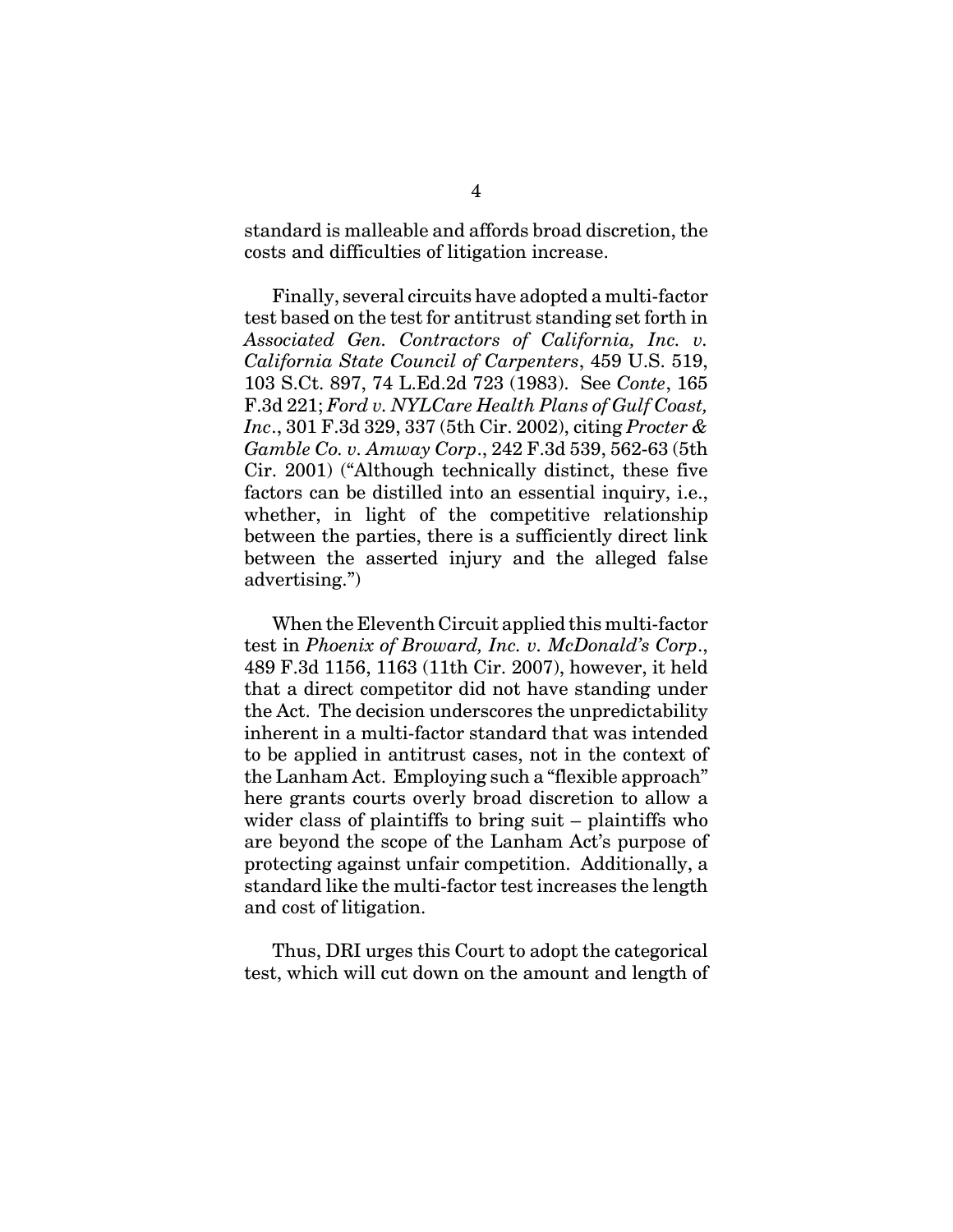litigation, render the outcome more predictable, and help assure that like cases are treated alike.

#### **ARGUMENT I**

### **The categorical test produces clear holdings and predictable results and best accomplishes the Lanham Act's purpose of protecting against unfair competition.**

Under the categorical test, "simple claims of false representations in advertising are actionable under section 43(a) when brought by competitors of the wrongdoer . . . ." *Waits*, 978 F.2d at 1109, citing *U-Haul*, 681 F.2d at 1162. To establish standing, a plaintiff must show: (1) a commercial injury based upon a misrepresentation about a product; and (2) that the injury is "competitive," or harmful to the plaintiff's ability to compete with the defendant. *Jack Russell Terrier Network of N. Ca. v. Am. Kennel Club, Inc*., 407 F.3d 1027, 1037 (9th Cir. 2005), citing *Barrus v. Sylvania*, 55 F.3d 468, 470 (9th Cir. 1995). See also *Bernard v. Donat*, 11-CV-03414-RMW, 2012 WL 525533 (N.D. Cal. Feb. 16, 2012) ("The focus of the 'competitive injury' inquiry is whether the statements in issue tended to divert business from the plaintiff to the defendant."). When a plaintiff competes directly with a defendant, "a misrepresentation will give rise to a presumed commercial injury that is sufficient to establish standing." *TrafficSchool.com, Inc. v. Edriver Inc*., 653 F.3d 820, 827 (9th Cir. 2011). The presumption arises from the fact that "[c]ompetitors vie for the same dollars from the same consumer group, and a misleading ad can upset their relative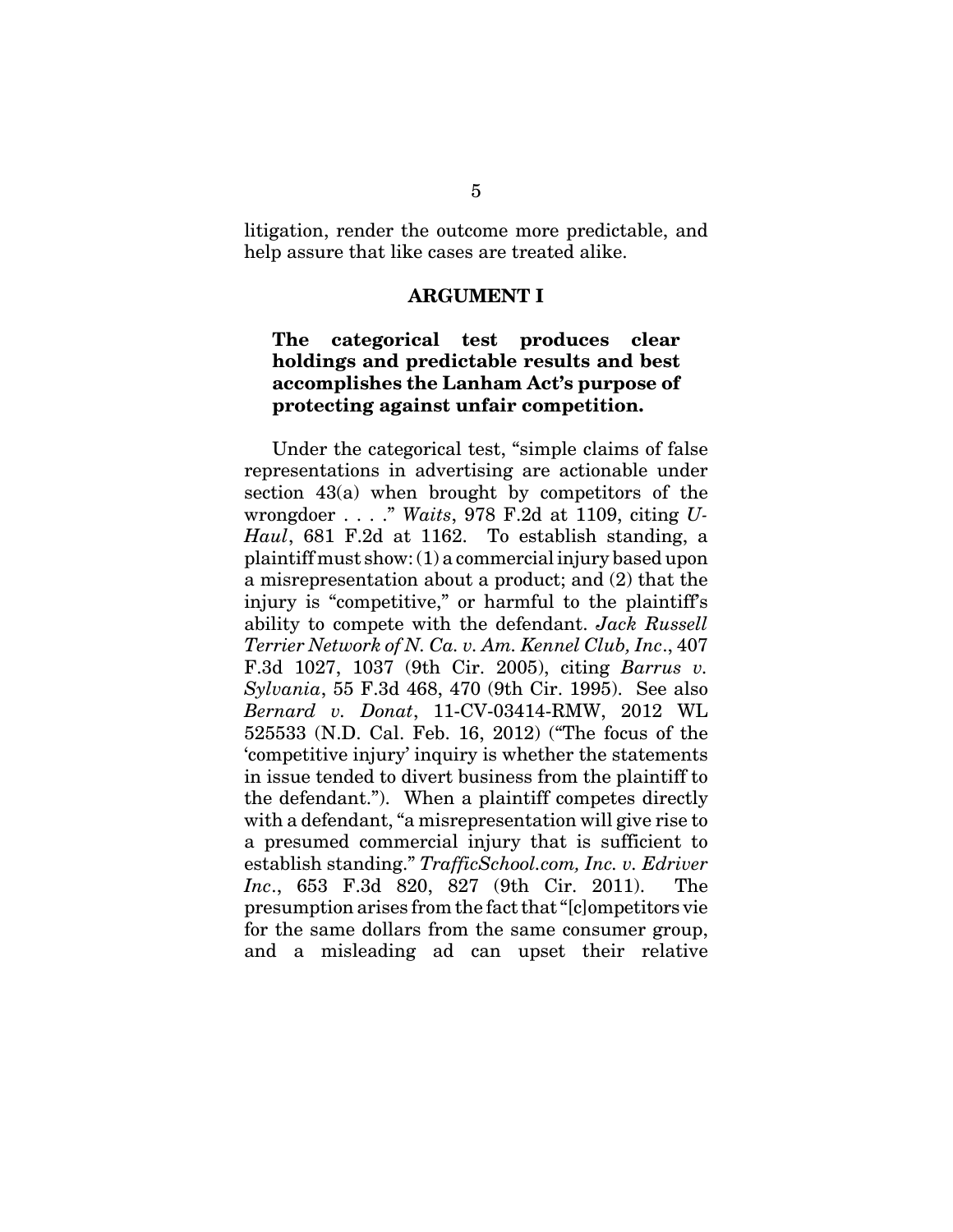competitive positions." (*Id*. (internal citation and punctuation omitted)).

In addition to the Ninth Circuit, this test has been adopted by the Seventh and Tenth Circuits. See *L.S. Heath & Son, Inc. v. AT & T Info. Sys., Inc*., 9 F.3d 561, 575 (7th Cir. 1993) (In order to have standing to allege a false advertising claim, the plaintiff must assert a discernible competitive injury); *Stanfield*, 52 F.3d at 873 ("A false advertising claim implicates the Lanham Act's purpose of preventing unfair competition. Thus, to have standing for a false advertising claim, the plaintiff must be a competitor of the defendant and allege a competitive injury.")

### **A. The categorical test will produce clear holdings and predictable results.**

In DRI's experience, the strength of the categorical test is that it represents a straightforward rule that is easier to apply than the multi-factor and reasonable interest tests (discussed below) and it produces clear holdings and thus predictable results. Gerald P. Meyer, Standing Out: A Commonsense Approach to Standing for False Advertising Suits Under Lanham Act Section 43(a), 2009 U. Ill. L. Rev. 295, 313 (2009).; Vincent N. Palladino, Lanham Act "False Advertising" Claims: What Is A Plaintiff to Do?, 101 Trademark Rep. 1601, 1640 (2011). When the law is clear, plaintiffs are less inclined to bring frivolous claims and more likely to seek settlement. Meyer, 2009 U. Ill. L. Rev. at 313. Thus, the amount and length of litigation, along with concomitant costs, are reduced. *MindGames, Inc. v. W. Pub. Co., Inc*., 218 F.3d 652, 657 (7th Cir. 2000).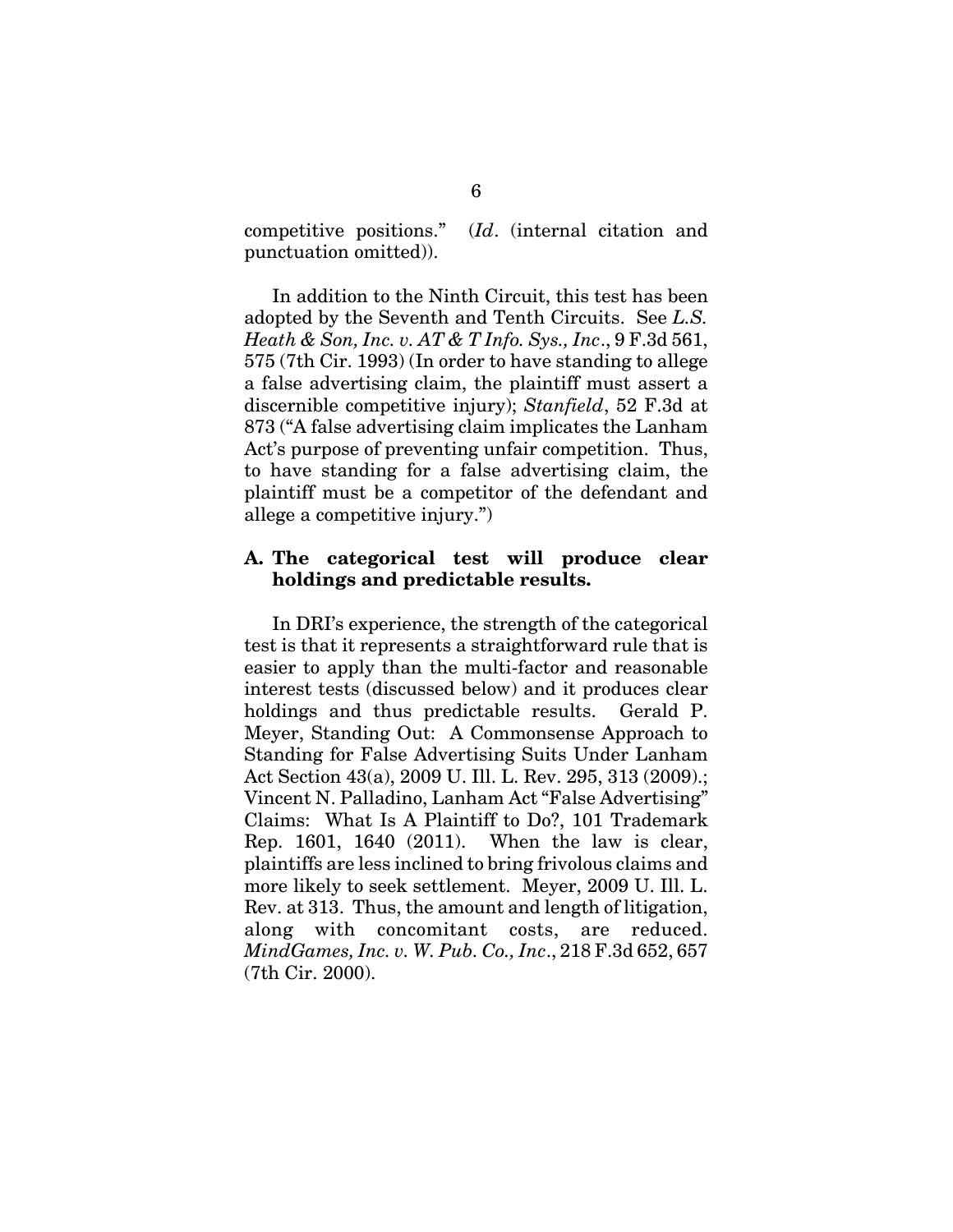A rule like the categorical test "singles out one or a few facts and makes it or them conclusive of legal liability; a standard permits consideration of all or at least most facts that are relevant to the standard's rationale. A speed limit is a rule; negligence is a standard." (*Id.* at 657). Balancing tests and totality-ofthe-circumstances tests also constitute standards that allow for "the decrease of errors of under- and overinclusiveness by giving the decisionmaker more discretion than do rules," Kathleen M. Sullivan, The Justices of Rules and Standards, 106 Harv. L. Rev. 22, 58-59 (1992). But they do so at a significant litigation cost. Such tests, like all standards, tend to be "vague and open-ended[,] they make business planning difficult, invite the sometimes unpredictable exercise of judicial discretion, and are more costly to adjudicate." *MindGames*, 218 F.3d at 657. "Standards allow the decisionmaker to take into account all relevant factors or the totality of the circumstances. Thus, the application of a standard in one case ties the decisionmaker's hand in the next case less than does a rule – the more facts one may take into account, the more likely that some of them will be different the next time." Sullivan, 106 Harv. L. Rev. 22, 59 (1992). On the other hand, a rule, like the categorical test under consideration here, "once formulated, afford[s] decisionmakers less discretion than do standards." (*Id*. at 57). "Rules aim to confine the decisionmaker to facts, leaving irreducibly arbitrary and subjective value choices to be worked out elsewhere." (*Id*. at 58).

It is the view of amicus curiae DRI and those who favor rules that "rules are fairer than standards," because "rules require decisionmakers to act consistently, treating like cases alike." (*Id*. at 62). Of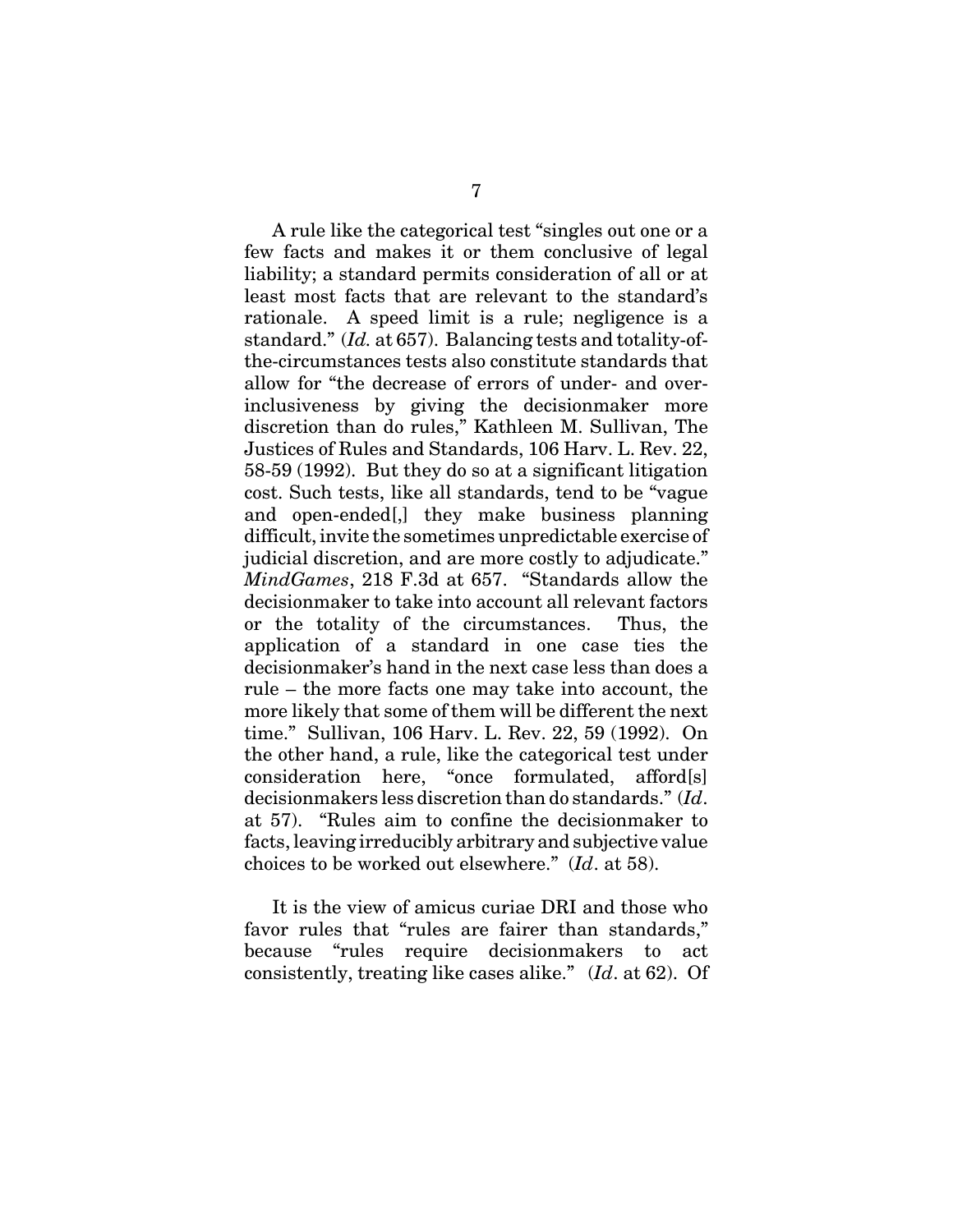perhaps greater importance to those in the business community whom DRI members advise, "rules afford certainty and predictability to private actors, enabling them to order their affairs productively." (*Id*.). Conversely, "[s]tandards produce uncertainty, thereby chilling socially productive behavior." (*Id*.). As an added benefit, "rules promote economies for the legal decisionmaker by minimizing the elaborate, timeconsuming, and repetitive application of background principles to facts." (*Id*. at 63). Even the Sixth Circuit has recognized that "[r]ules are the normal method used in a jurisprudence of judicial restraint; broad standards and balancing tests are the usual mechanism of a jurisprudence that allows individual judges to choose for themselves the preferred result in each case and to give expression to their feelings, intuition, and sense of justice." *Bittinger v. Tecumseh Products Co*., 123 F.3d 877, 881 (6th Cir. 1997). Thus, another advantage of the categorical test is that it does not depend on the preferences of individual judges.

Based on the extensive litigation experience of its members, amicus curiae DRI believes that the categorical test for determining standing under the Lanham Act, which limits standing to direct competitors, is the most in line with the Act's purpose of protecting against unfair competition. See 15 U.S.C. § 1127. This straightforward categorical test is easy to apply. It will therefore lead to more predictable results and decrease the amount and cost of litigation. Conversely, if a test has undefined and malleable terms, as does the reasonable interest test, or if a test requires the consideration of multiple factors, outcomes will be less predictable. Litigation costs will increase using such an approach both because the test will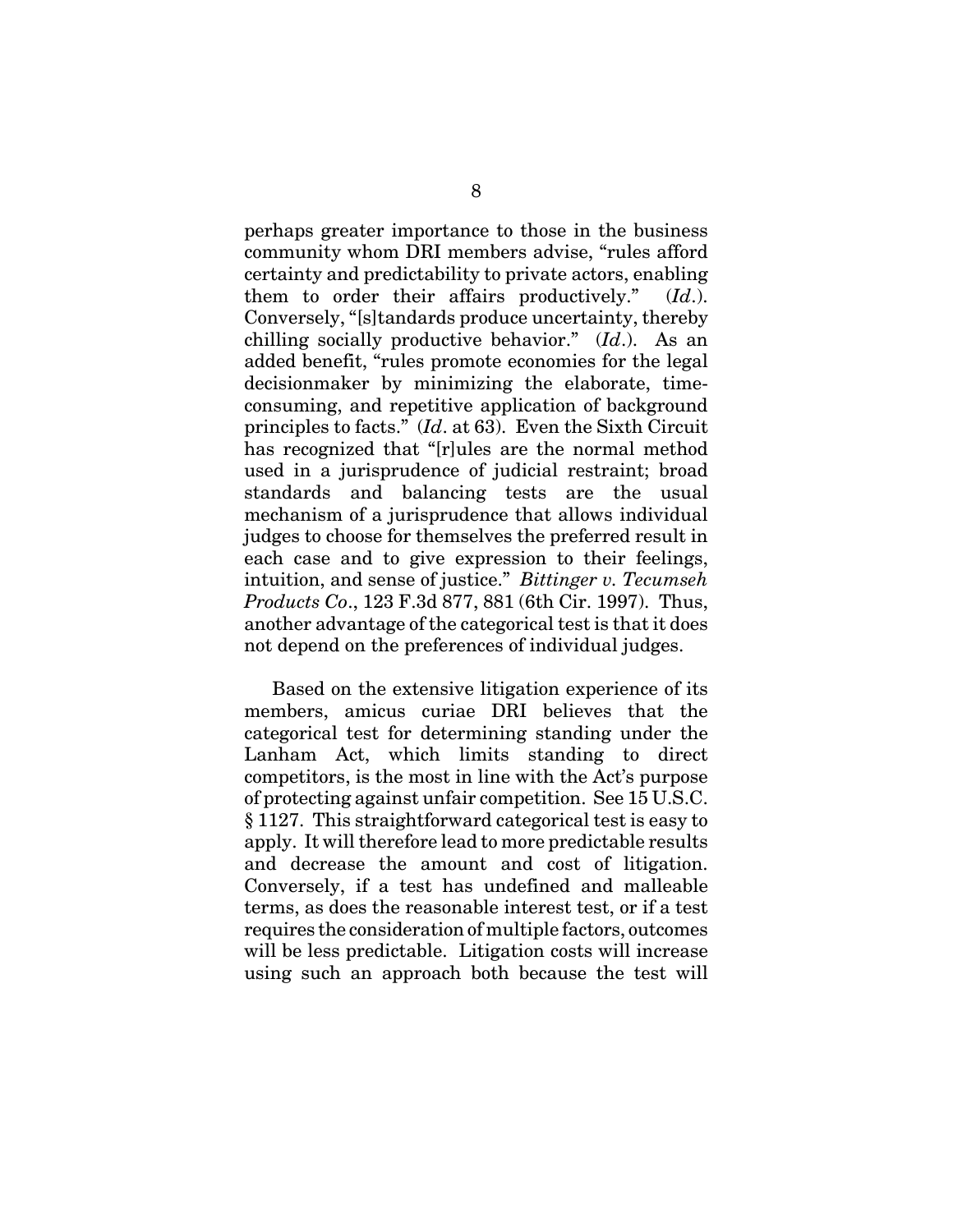require a broader factual inquiry and because the uncertainty it creates will mean more litigation to resolve the issue. It will therefore be harder for DRI members to advise their clients on whether to bring or defend against a suit. And the cost and time required to litigate the standing issue will likely increase.

### **B. The categorical test best accomplishes the Lanham Act's purpose of protecting against unfair competition.**

Because the categorical test limits standing to direct competitors, it also most directly accomplishes what Congress intended in passing the Act, that is, protecting against unfair competition. See 15 U.S.C. § 1127. Congress intended to allow false advertising suits by competitors "to stop the kind of unfair competition that consists of lying about goods or services, when it occurs in interstate commerce." *U-Haul*, 681 F.2d at 1162. See also *Proctor & Gamble Co. v. Haugen*, 222 F.3d 1262, 1272 (10th Cir. 2000), citing 5 McCarthy on Trademarks and Unfair Competition § 27:7 (4th ed.) ("As a general matter, the drafters and promoters of the original [Lanham Act], sought to create a general federal law of unfair competition to protect competing companies in the wake of the Supreme Court's decision in *Erie R. Co. v. Tompkins*, 304 U.S. 64 (1938), which was thought to have eliminated the existing body of federal unfair competition law.") It follows that "[t]he Lanham Act incorporates prudential restrictions on standing that ensure that only persons whom Congress intended to protect by passing the Lanham Act have standing to sue under it." *Harold H. Huggins Realty, Inc. v. FNC, Inc.,* 634 F.3d 787, 796 (5th Cir. 2011). Thus, although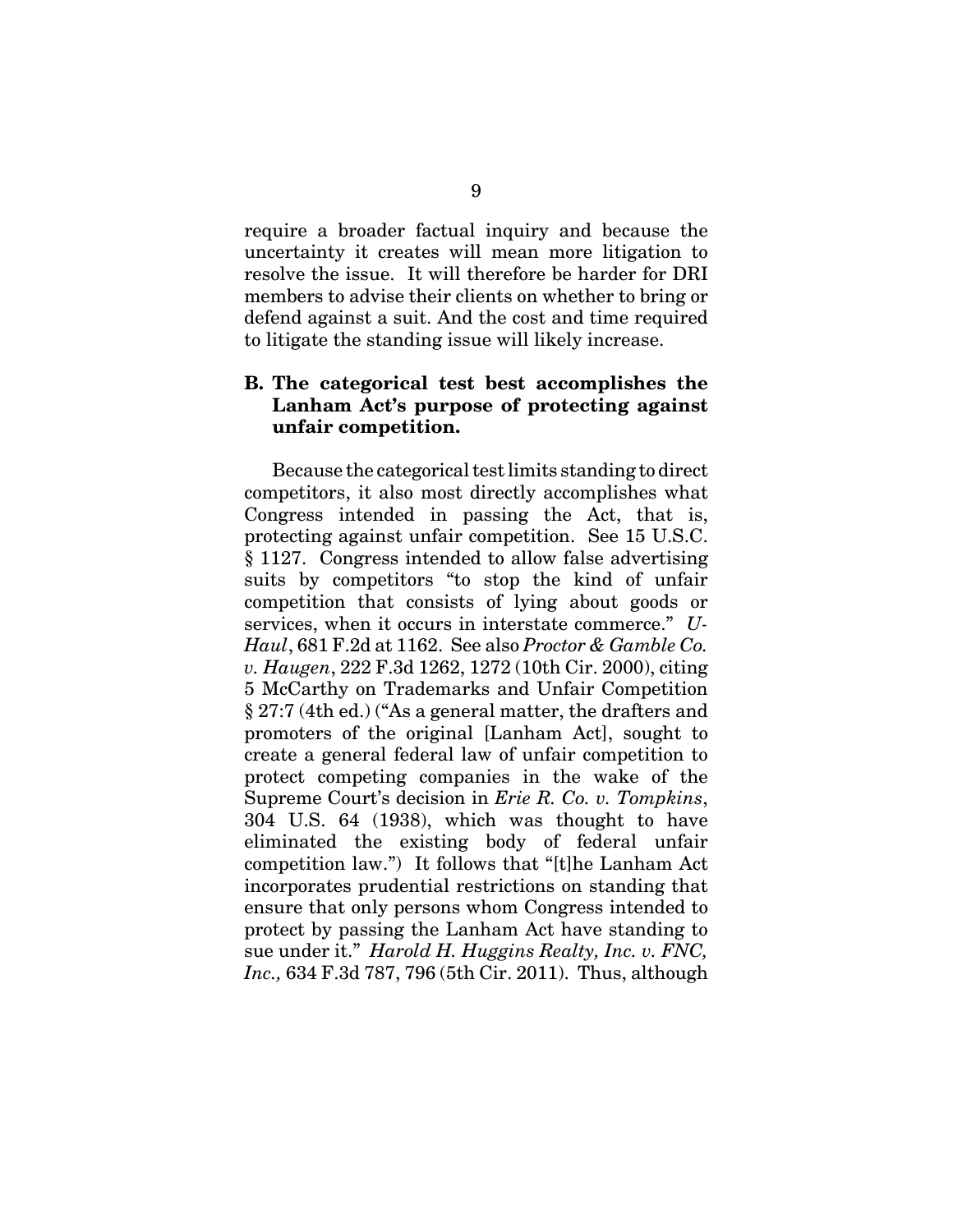the categorical approach is narrow, it ensures that standing is limited to direct competitors, who are best suited to bring false advertising claims. Meyer, 2009 U. Ill. L. Rev. at 313. In this case in particular, the Sixth Circuit found that, "Static Control's claim . . . for false advertising . . . would fail under this stricter standard, because Static Control and Lexmark are not actual competitors." *Static Control Components, Inc. v. Lexmark Int'l, Inc*., 697 F.3d 387, 410 (6th Cir. 2012), cert. granted, 133 S. Ct. 2766 (U.S. 2013).

The categorical test also properly limits standing under the Lanham Act to competitors so as not to subsume state tort law. Without such a limitation, the Lanham Act is likely to quickly become a federal statute creating the tort of misrepresentation. *Waits*, 978 F.2d at 1108, quoting *Halicki,* 812 F.2d at 1214. But the Lanham Act was "not designed to cure all conceivable commercial evils," and plaintiffs that are denied standing have other state law remedies in tort or contract. *Halicki,* 812 F.2d at 1215, citing *Alfred Dunhill Limited v. Interstate Cigar Company, Inc.*, 499 F.2d 232 (2nd Cir.1974). See also Meyer, 2009 U. Ill. L. Rev. at 312-13.

Because the Lanham Act was not meant to preempt state law causes of action, an over-inclusive approach to standing is contrary to its purpose and violates principles of federalism. Diane Taing, Competition for Standing: Defining the Commercial Plaintiff Under Section 43(a) of the Lanham Act, 16 Geo. Mason L. Rev. 493, 510-511 (2009); Meyer, 2009 U. Ill. L. Rev. at 314. See *Alden v. Maine*, 527 U.S. 706, 748 (1999) ("Although the Constitution grants broad powers to Congress, our federalism requires that Congress treat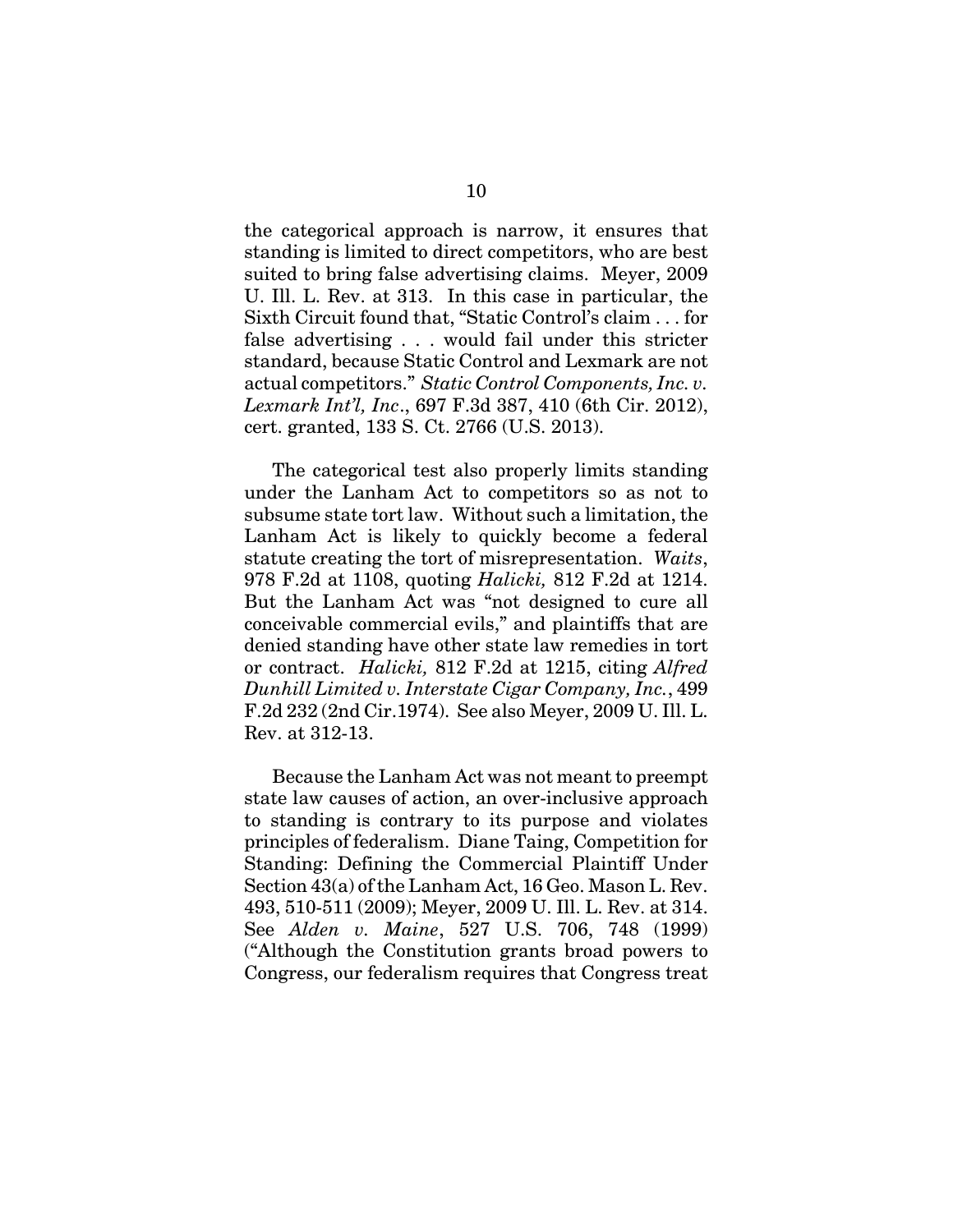the States in a manner consistent with their status as residuary sovereigns and joint participants in the governance of the Nation."); *United States v. Lopez*, 514 U.S. 549, 581 (1995) ("States may perform their role as laboratories for experimentation to devise various solutions where the best solution is far from clear."); *F.E.R.C. v. Mississippi*, 456 U.S. 742, 788 (1982) ("Courts and commentators frequently have recognized that the 50 States serve as laboratories for the development of new social, economic, and political ideas.")

Additionally, over-enforcement of the Act through a more inclusive test for standing will have a chilling effect on the amount and quality of information available in the marketplace. Acting on the advice of counsel, businesses will be disinclined to put out any message that could be construed as false advertising out of a desire to avoid litigation. The end result will be less specific and less helpful information for consumers. See Kevin M. Lemley, Resolving the Circuit Split on Standing in False Advertising Claims and Incorporation of Prudential Standing in State Deceptive Trade Practices Law: The Quest for Optimal Levels of Accurate Information in the Marketplace, 29 U. Ark. Little Rock L. Rev. 283, 288 (2007) ("Every section 43(a) lawsuit will threaten the defendant's ability to supply information to the market, and if section  $43(a)$  is too expansive, firms can stifle their competitors' ability to supply information to the market"; overenforcement thus results in "a net reduction of information in the market, causing it to fall below optimal levels.")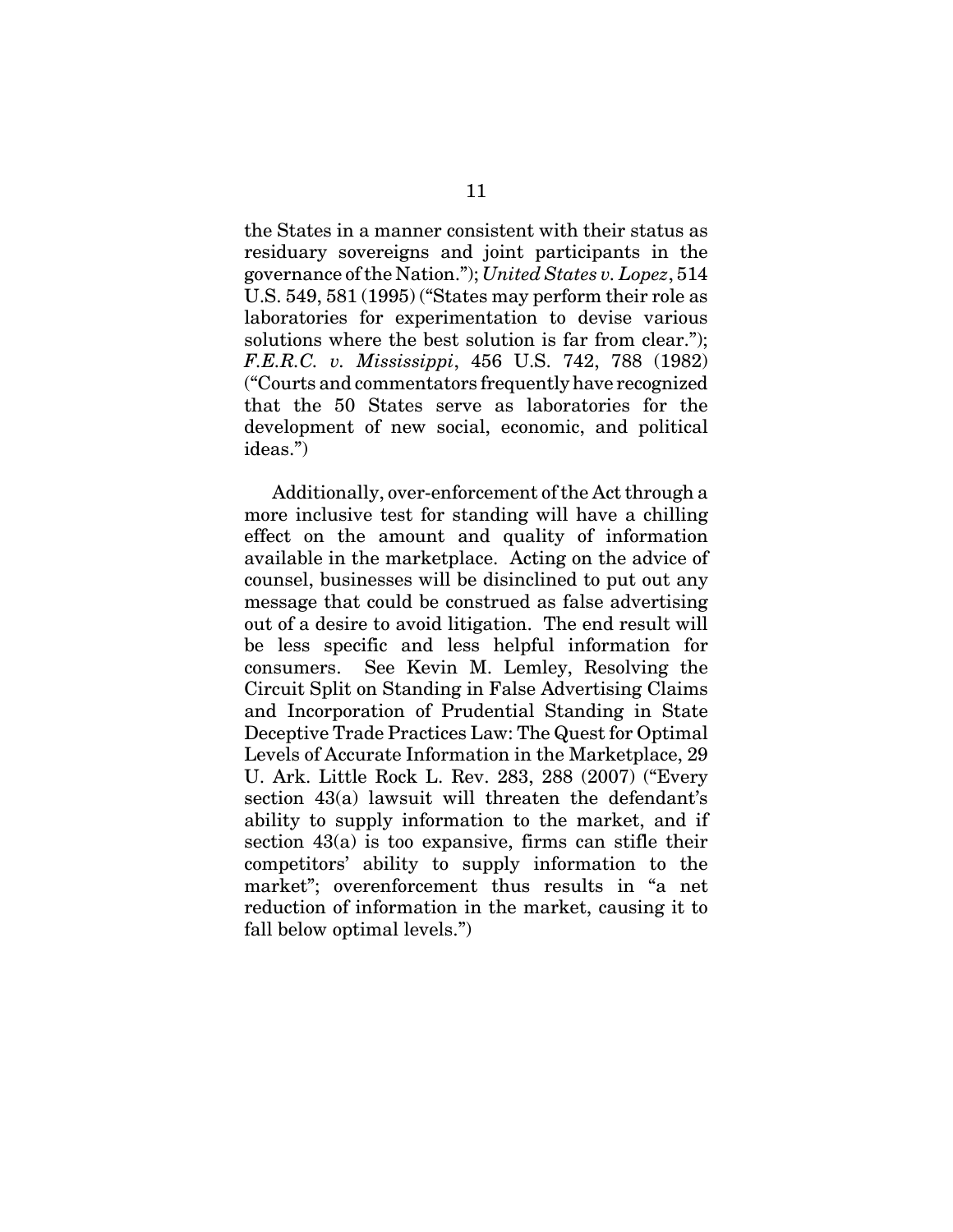### **ARGUMENT II**

### **The Reasonable Interest Test Is The Most Malleable And Thus Produces The Most Unpredictable Outcomes.**

Under the "reasonable interest" test, to establish standing, "a plaintiff must demonstrate a 'reasonable interest to be protected' against the advertiser's false or misleading claims, and a 'reasonable basis' for believing that this interest is likely to be damaged by the false or misleading advertising." *Ortho*, 32 F.3d at 694, quoting *PPX Enters*, 746 F.2d at 125 and *Coca-Cola*, 690 F.2d at 316. Further, "[t]he 'reasonable basis' prong embodies a requirement that the plaintiff show both likely injury and a causal nexus to the false advertising." (*Id*.).

The reasonable interest test is "a flexible approach," under which a plaintiff "need not demonstrate that it is in direct competition with the defendant or that it has definitely lost sales because of the defendant's advertisements." *(Id.*, quoting *Coca-Cola Co*., 690 F.2d at 316). Additionally, "[t]he likelihood of injury and causation will not be presumed, but must be demonstrated in some manner." (*Id*.). The Second Circuit has also "tended to require a more substantial showing where the plaintiff's products are not obviously in competition with defendant's products, or the defendant's advertisements do not draw direct comparisons between the two." (*Id*.).

This test has been adopted in the First and Second Circuits and by the Sixth Circuit in this case. See *Camel Hair & Cashmere Inst. of Am., Inc. v. Associated*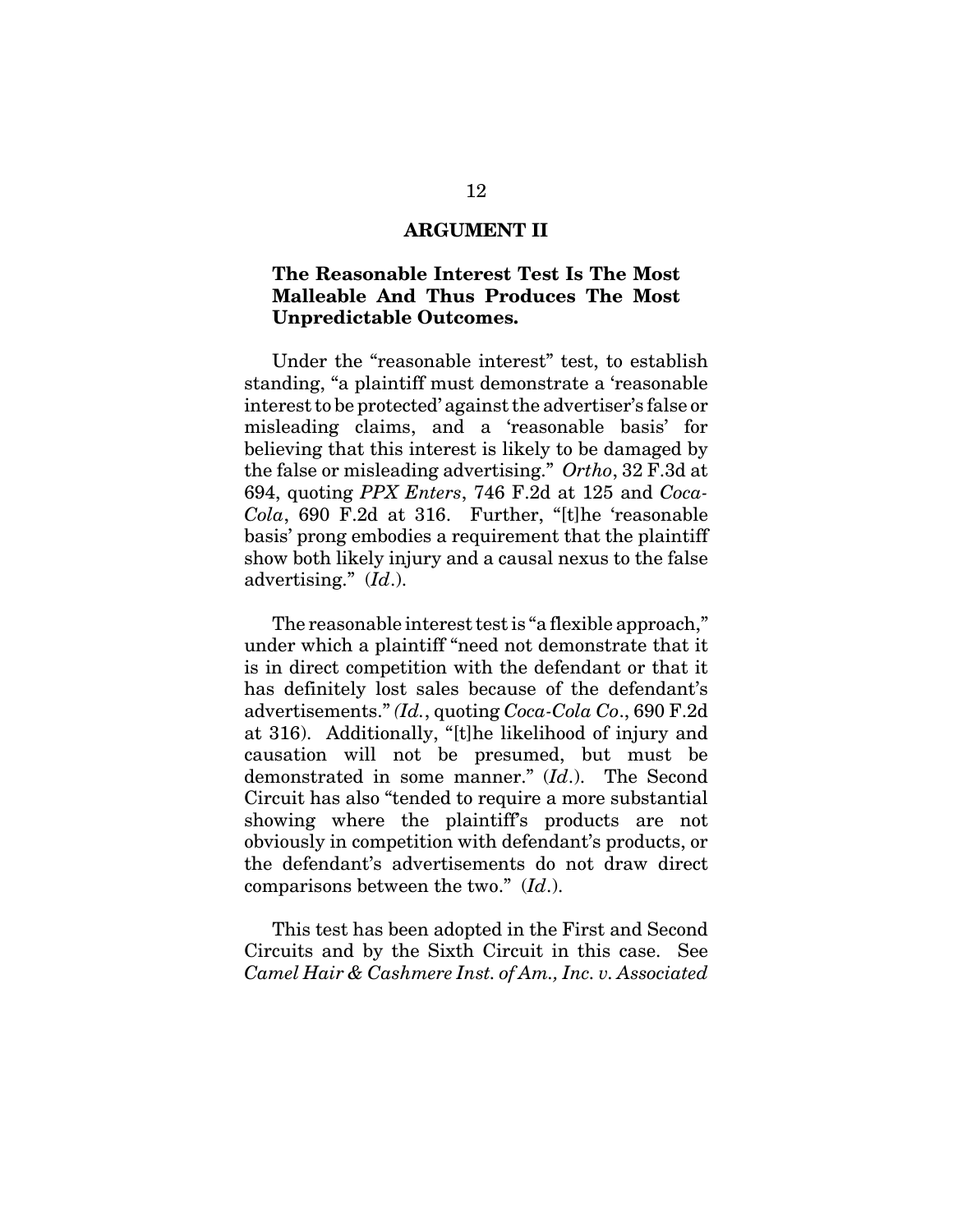*Dry Goods Corp*., 799 F.2d 6 (1st Cir. 1986) (A nonprofit corporation formed by clothing manufacturers to promote the use of camel hair and cashmere fibers, though not itself injured by defendant clothing marketers' alleged mislabeling as to percentage of cashmere in their products, could bring an action seeking preliminary injunction against marketers under the Lanham Act on behalf of its members); *Ortho*, 32 F.3d at 691-92 (The plaintiffs products were not obviously in competition with the defendant's where one is a drug requiring a doctor's prescription and the other is a cosmetic available in a pharmacy, and therefore, because the plaintiff failed to submit proof demonstrating that consumers viewed the defendant's cosmetics as a comparable substitute for the plaintiff's drugs, the plaintiff lacked standing to bring a false advertising claim under the Lanham Act); *Famous Horse*, 624 F.3d 106 (The plaintiff, operator of chain of discount brand-name clothing stores, had standing to sue supplier who sold counterfeit Rocawear brand jeans, even though the plaintiff did not own the Rocawear trademark, because the parties were "in essence competitors," and because the plaintiff alleged that its reputation as a discount store was harmed because consumers believed that it sold Rocawear jeans at inflated prices and because consumers would believe that the plaintiff sold counterfeit clothes); *Static Control*, 697 F.3d at 411 (Where parties are not direct competitors, plaintiff component manufacturer has standing to sue because it had "alleged a cognizable interest in its business reputation and sales" to remanufacturers of toner cartridges "and sufficiently alleged that these interests were harmed" by defendant printer and toner manufacturer's statements to the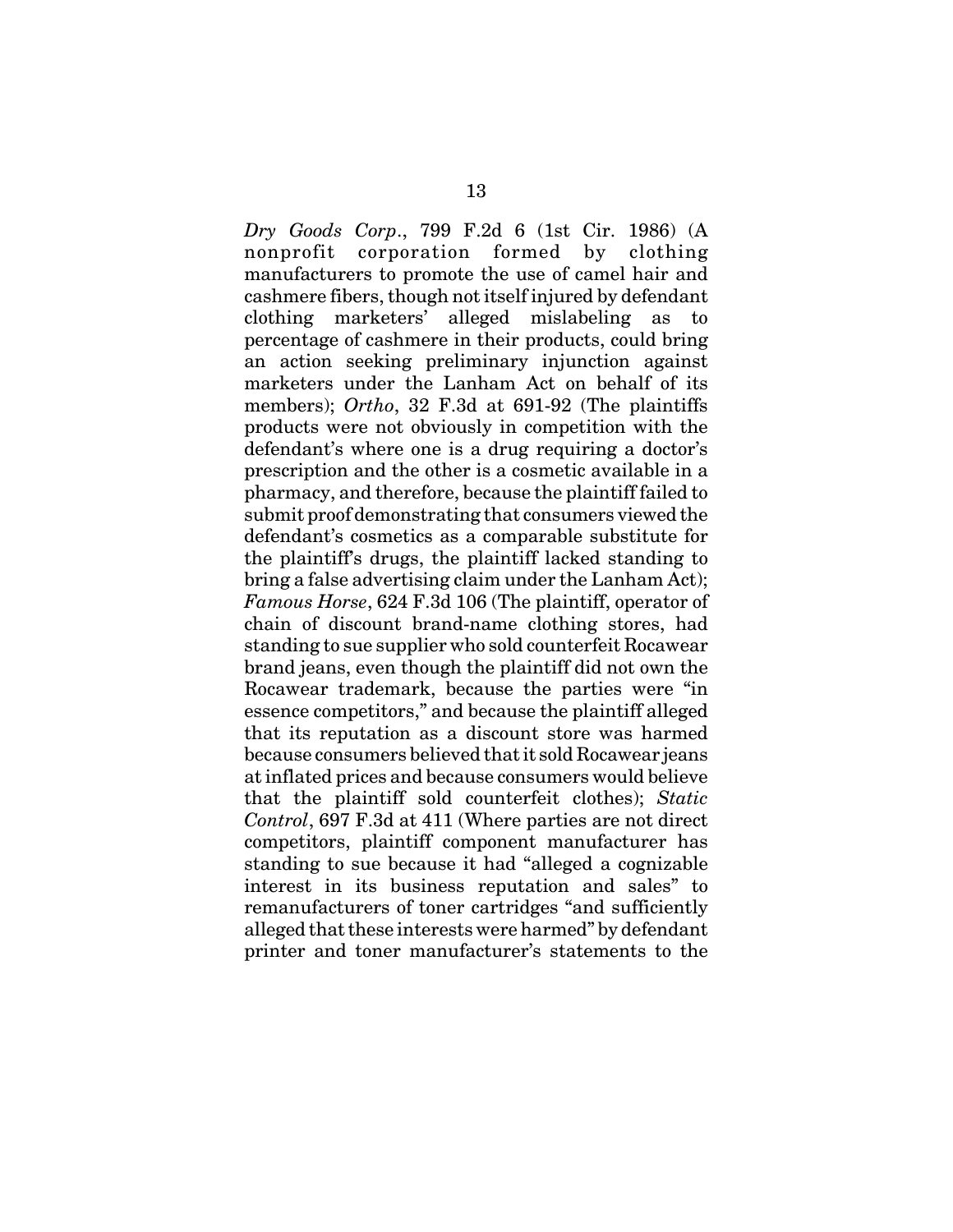remanufacturers that plaintiff "was engaging in illegal conduct.")

The reasonable interest test is the most problematic because its terms are amorphous and malleable. Defining "reasonable" when applying the reasonable interest test is an imprecise science. When it adopted the multi-factor test, the Third Circuit recognized that, having previously applied a reasonable interest test, its "decisions have carried forward this prudential 'reasonable interest' requirement and have grappled with defining the term with greater precision." *Conte*, 165 F.3d at 231. The circuits employing the reasonable interest test are still grappling with the meaning of "reasonable"; no clear definition of what constitutes a reasonable interest, reasonable basis, or sufficient causal nexus exists, thus leaving district courts with little guidance in rendering their decisions. Gregory Apgar, Prudential Standing Limitations on Lanham Act False Advertising Claims, 76 Fordham L. Rev. 2389, 2424 (2008).

Moreover, because this test does not require that plaintiffs be competitors, contrary to Congress's express intent, "persons remote from the anticompetitive injury and the commercial activity giving rise to the injury may nevertheless have standing to sue for false advertising based on a derivative claim of harm." Taing, 16 Geo. Mason L. Rev. at 510. Finally, the reasonable interest test allows noncompetitors to sue even where other parties are better suited to bring the claim. Meyer, 2009 U. Ill. L. Rev. at 318. The reasonable interest test is thus overboard, conferring standing beyond the purpose of the Lanham Act and increasing the burden on the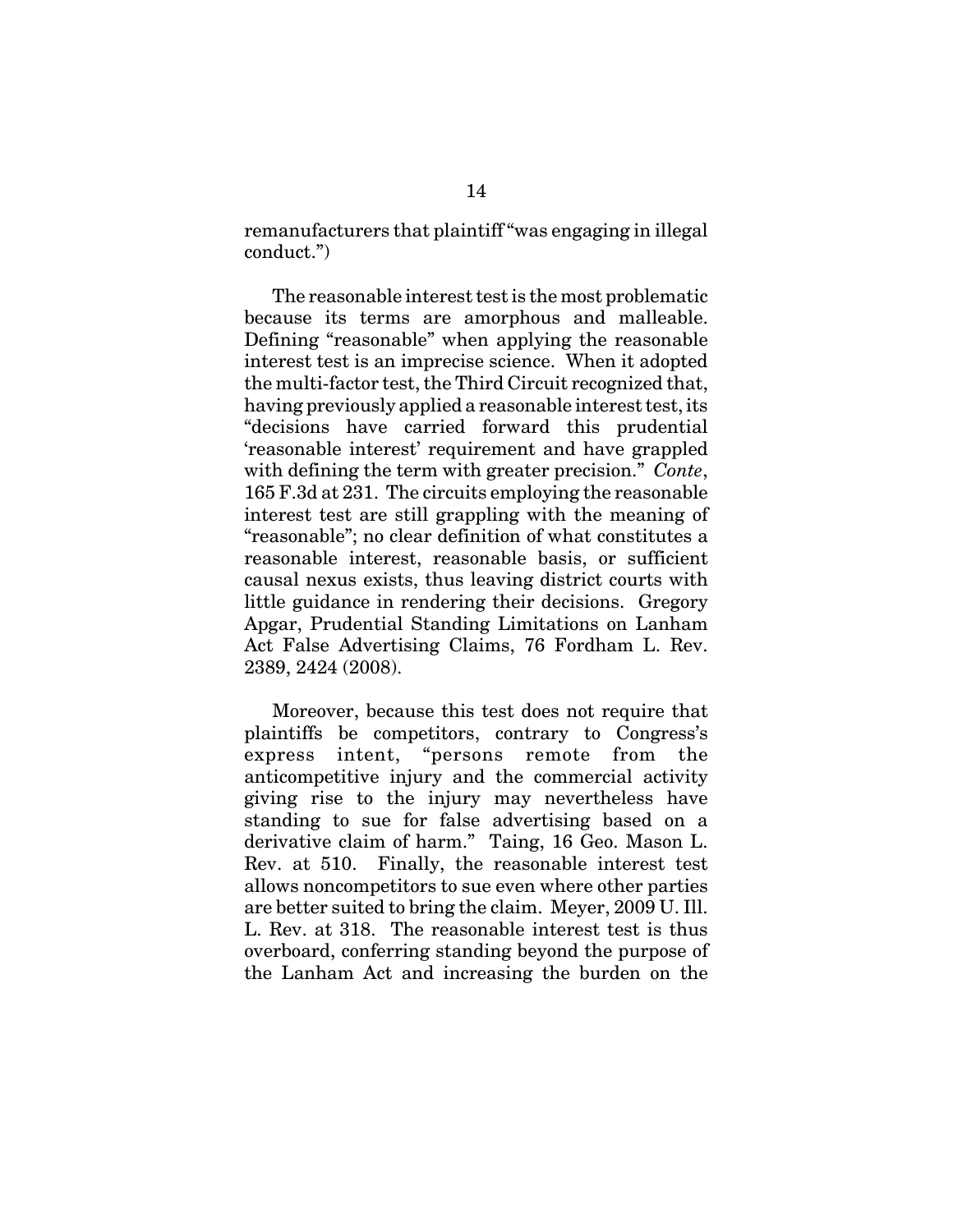federal court system. Taing, 16 Geo. Mason L. Rev. at 510; Meyer, 2009 U. Ill. L. Rev. at 318.

Additionally, "the lack of a clear standard leads to unpredictable outcomes." Taing, 16 Geo. Mason L. Rev. at 502. Like the multi-factor *Associated General Contractors* test, the reasonable interest test gives "much discretion" to judges and the use of both standards has great potential to vary from one court to another because courts will arrive at varying definitions of "reasonable" or place a different emphasis on each factor of the *Associated General Contractors* test. Peter S. Massaro, Filtering Through a Mess: A Proposal to Reduce the Confusion Surrounding the Requirements for Standing in False Advertising Claims Brought Under Section 43(A) of the Lanham Act, 65 Wash. & Lee L. Rev. 1673, 1700 (2008). Moreover, "an easily malleable standard" "create[s] a high risk that courts would make Section 43(a) standing determinations based not on prudential standing principles, but rather on whether the merits of the plaintiff's claim align with their ideological preferences." (*Id*. at 1702, citing Richard J. Pierce, Jr., Is Standing Law or Politics?, 77 N.C. L. Rev. 1741, 1749 (1999)).

In addition, when the standard is this malleable, the costs and difficulties of litigation increase. The relevant evidence under this expansive test may be much broader with the concomitant costs of discovery similarly rising. If this were necessary to achieve the correct outcome under the Lanham Act, the additional time and cost might be justified. But it is not necessary and in fact may result in both over- and under-inclusive enforcement of the Act.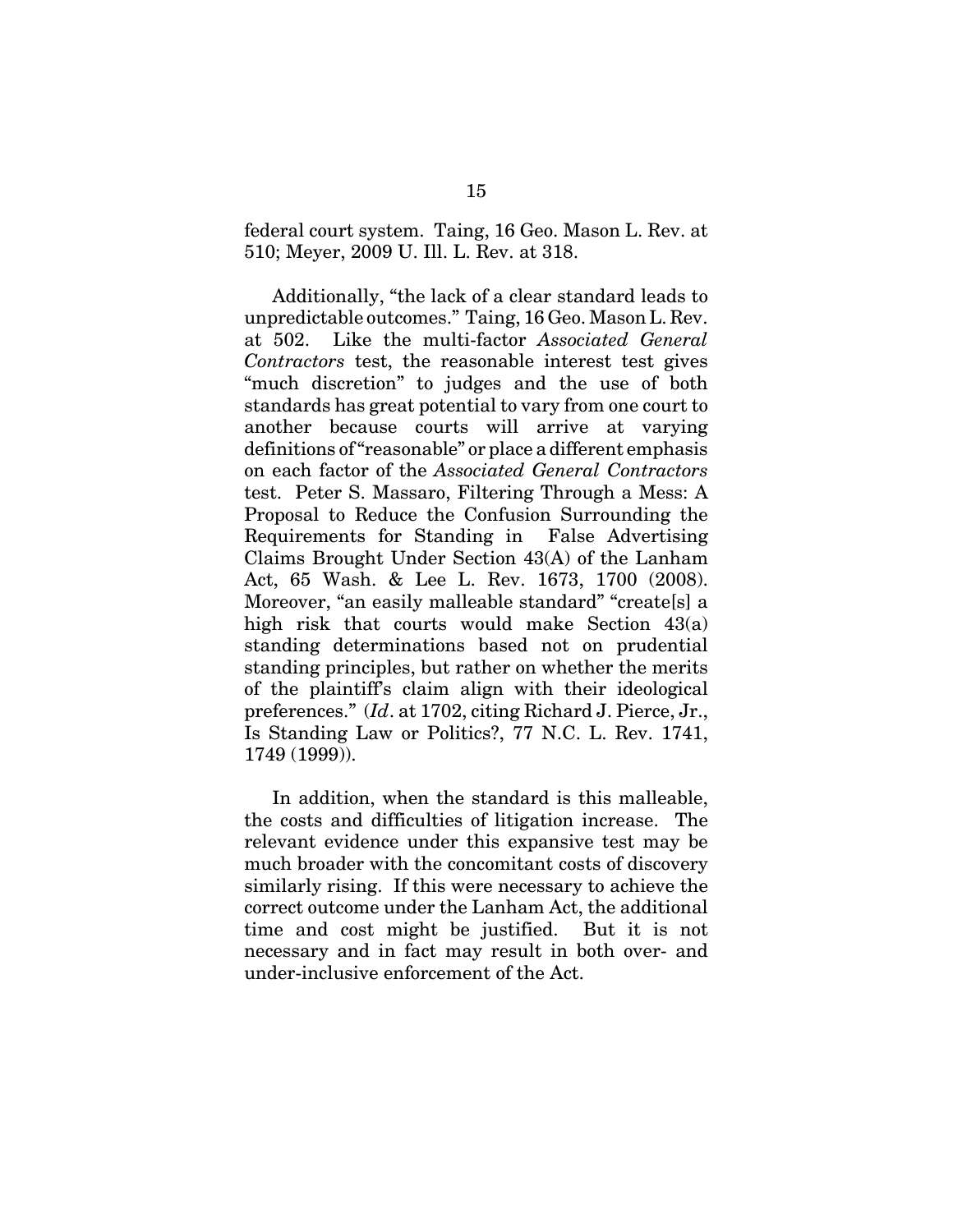### **ARGUMENT III**

## **The** *Associated General Contractors* **Test Is Less Predictable Because The Factors Are Vague And It Does Not Ensure That Direct Competitors Have Standing**

In contrast to the straightforward categorical approach to standing under the Lanham Act and the amorphous and open-ended reasonable interest test, several circuits apply a multi-factor test based on the test for antitrust standing set forth in *Associated Gen. Contractors*, 459 U.S. 519. In applying this test to standing under the Lanham Act, the court considers:

- (1) The nature of the plaintiff's alleged injury: Is the injury "of a type that Congress sought to redress" by enacting the Lanham Act?
- (2) The directness or indirectness of the asserted injury.
- (3) The proximity or remoteness of the party to the alleged injurious conduct.
- (4) The speculativeness of the damages claim.
- (5) The risk of duplicative damages or complexity in apportioning damages.

*Conte*, 165 F.3d at 233-234.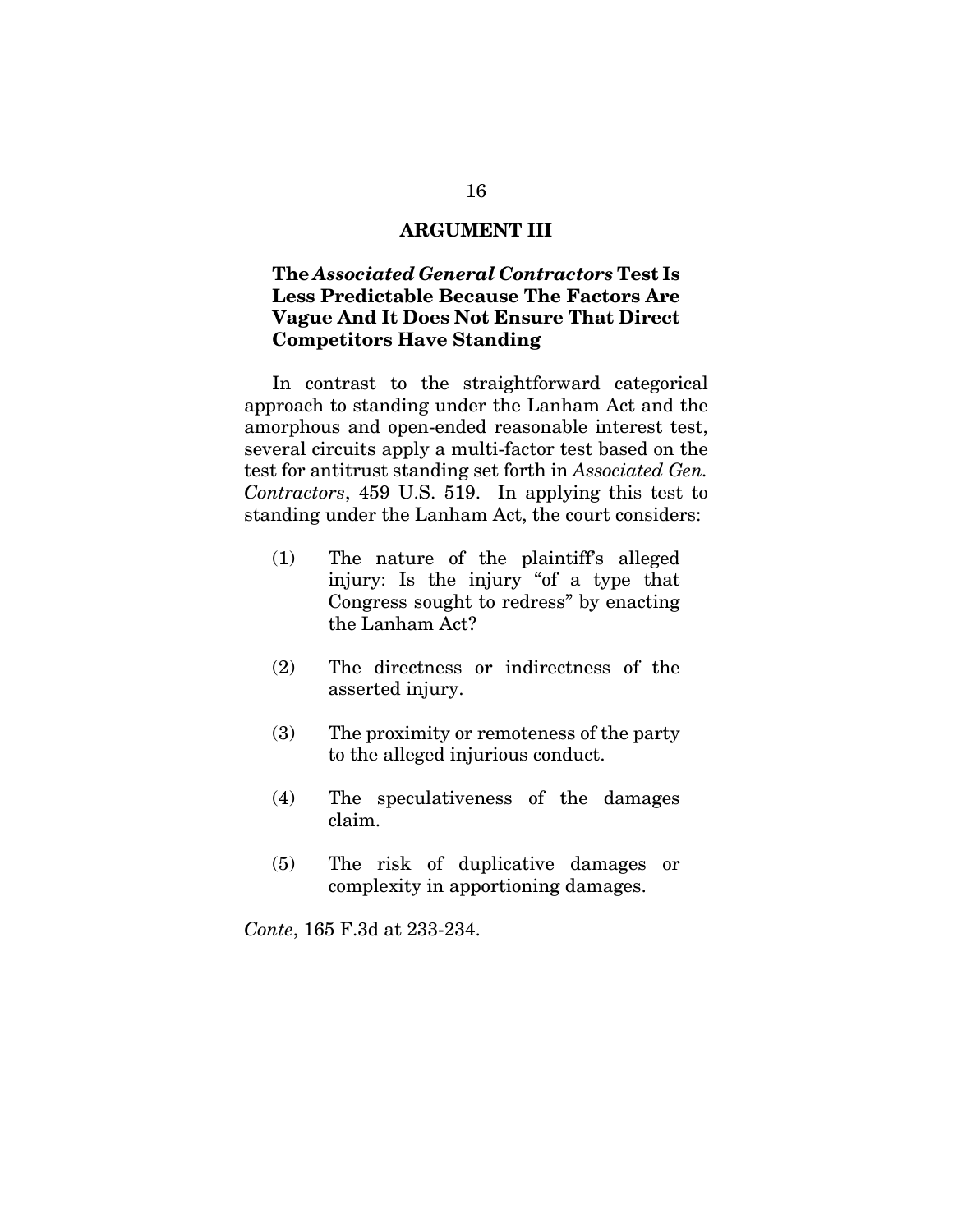In *Conte*, retail sellers of motor oil and other engine lubricants sued manufacturers of a competing product called Slick 50, alleging false advertising under the Lanham Act. Reversing the district court, the Third Circuit held that the retailers lacked prudential standing because they did not suffer a competitive harm and they were remote from the injury in contrast to the manufacturers whose products competed with Slick 50. *Conte*, 165 F.3d at 234-236. In addition to the Third Circuit, this approach has been followed in the Fifth Circuit, *Ford,* 301 F.3d at 337, citing *Procter & Gamble* 242 F.3d at 562-63 ("Although technically distinct, these five factors can be distilled into an essential inquiry, i.e., whether, in light of the competitive relationship between the parties, there is a sufficiently direct link between the asserted injury and the alleged false advertising."), and the Eleventh Circuit, *Phoenix*, 489 F.3d at 1163.

When the Eleventh Circuit applied the *Associated General Contractors*/*Conte* multi-factor test in *Phoenix*, however, it held that a direct competitor did not have standing under the Act. This surprising outcome seems contrary to Congressional intent. And it underscores the unpredictability inherent in a multifactor standard – especially one intended to be applied in antitrust cases as opposed to claims of false advertising under the Lanham Act. Indeed, "including factors on damages in the analysis, such as factors (4) and (5), is nonsensical in actions [under the Lanham Act] for injunctive relief." Meyer, 2009 U. Ill. L. Rev. at.

In *Phoenix*, a Burger King franchisee, Phoenix of Broward, Inc., brought a false-advertising class action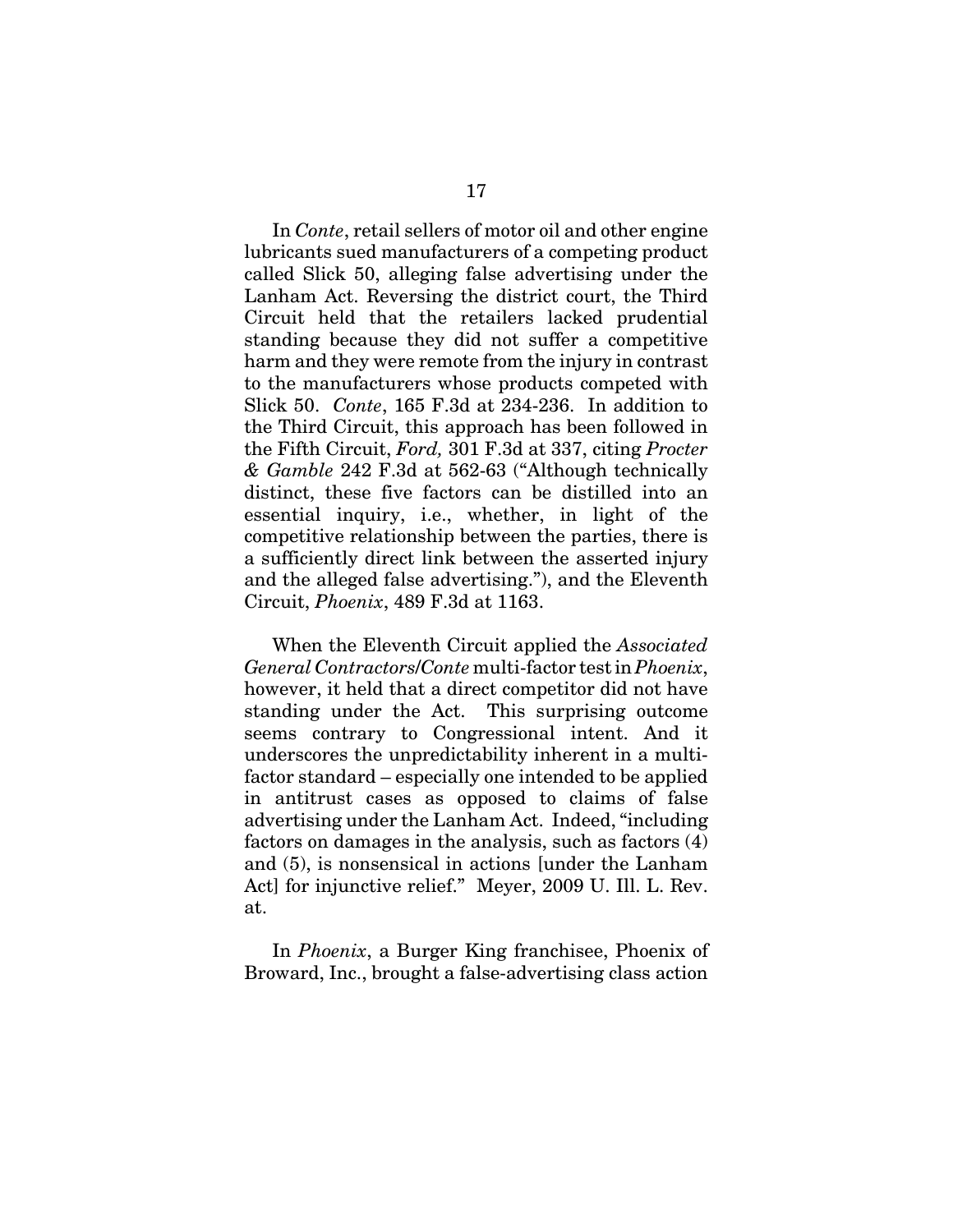against McDonald's Corp., alleging that McDonalds made false statements that all players of its various promotional games had fair and equal chances to win high-value prizes. But, "[w]hile the games were still underway, the FBI informed McDonald's that there were problems with the random distribution of its game pieces. In spite of this alleged knowledge, McDonald's continued to advertise that customers had a fair and equal opportunity to win the offered prizes, including the high-value prizes." *Phoenix*, 489 F.3d at 1160.

Applying the *Associated General Contractors*/*Conte* test, the court found that two factors (type of injury alleged and proximity to allegedly harmful conduct) favored standing, but the rest did not. *Phoenix*, 489 F.3d at 1168-1171. In concluding that the fifth factor, risk of duplicative damages, weighed against standing, the Court explained:

If we were to hold that Phoenix has prudential standing to bring the instant claim, then every fast food competitor of McDonald's asserting that its sales had fallen by any amount during the relevant time period would also have prudential standing to bring such a claim. And if every fast food competitor had standing to bring such a claim, regardless of the amount in controversy, regardless of the amount of lost sales or market share directly attributable to the falsity of the advertisement, and regardless of the impact on the competitor's goodwill or reputation (as the advertisements made no mention of any competitor), the impact on the federal courts would be substantial.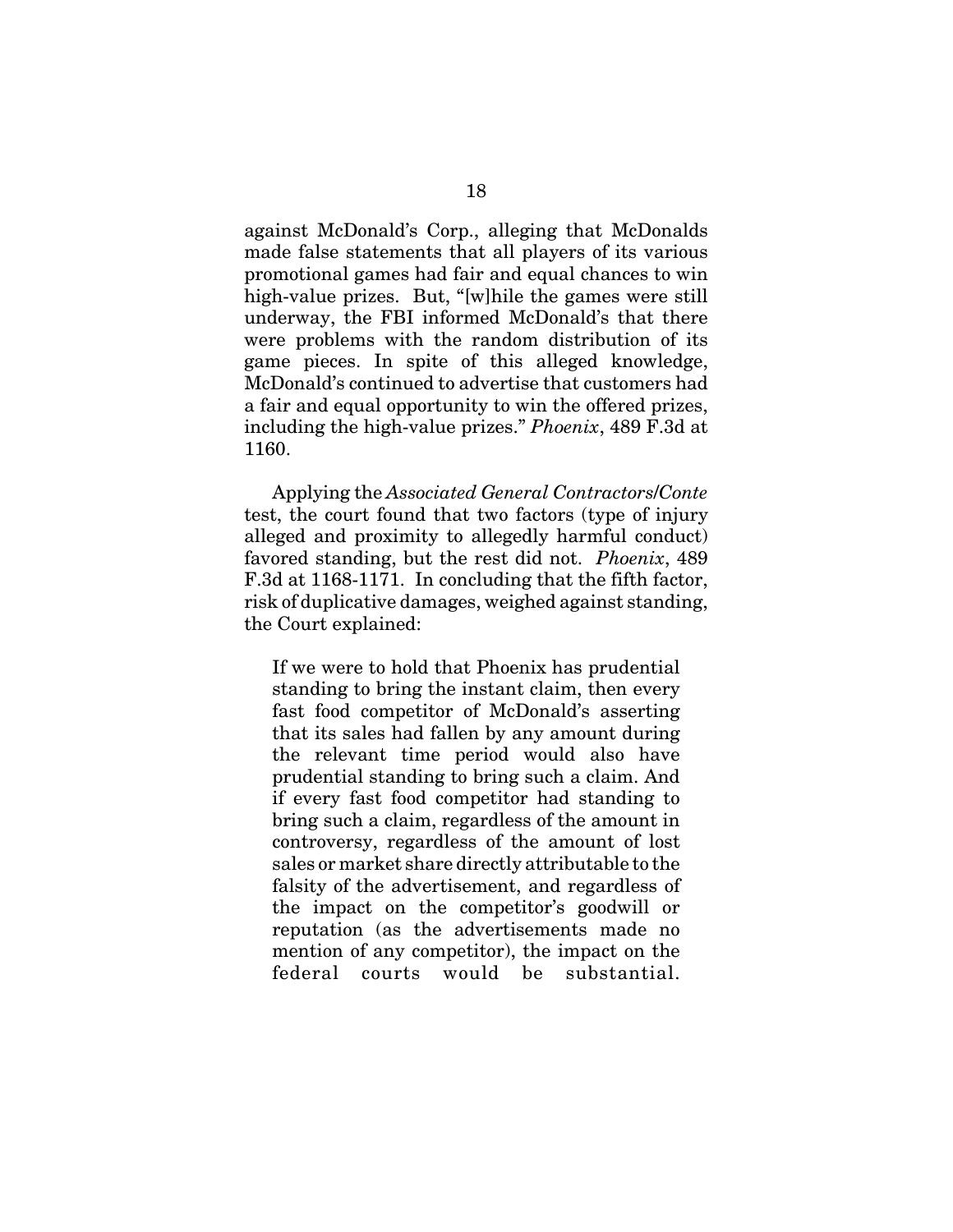Furthermore, apportioning damages among these competitors would be a highly complex endeavor.

#### (*Id*. at 1172).

The Eleventh Circuit's reasoning in *Phoenix* "would prevent any party from having standing to sue another party for false advertising whenever those parties compete in a large market or whenever the defendant's false advertisements affect a large number of similarly situated parties." Meyer, 2009 U. Ill. L. Rev. at 324. See also Massaro, 65 Wash. & Lee L. Rev. at 1676 ("[i]f rulings like the one against the Burger King franchisee become common, Section 43(a)'s protection against false advertising effectively will become a dead letter.")

The multi-factor *Associated General Contractors* test, in DRI's view, is certainly preferable to the reasonable interest standard, but as noted above, it was designed for antitrust law, not the Lanham Act, and has its shortcomings when applied to cases of false advertising. Additionally, scholars have criticized the factors as "'nebulous' and 'difficult' to interpret," Meyer, 2009 U. Ill. L. Rev. at 322, and noted that it is not clear how the factors should be weighed, Massaro, 65 Wash. & Lee L. Rev. at 1696. Given that Congress intended the Lanham Act to prevent against unfair competition, the consideration of superfluous factors in this context renders suspect "the process, the outcome or both." Palladino, 101 Trademark Rep. at 1638-39.

Additionally, employing such a "flexible approach" results in courts having overly broad discretion to allow a wider class of plaintiffs to bring suit, contrary to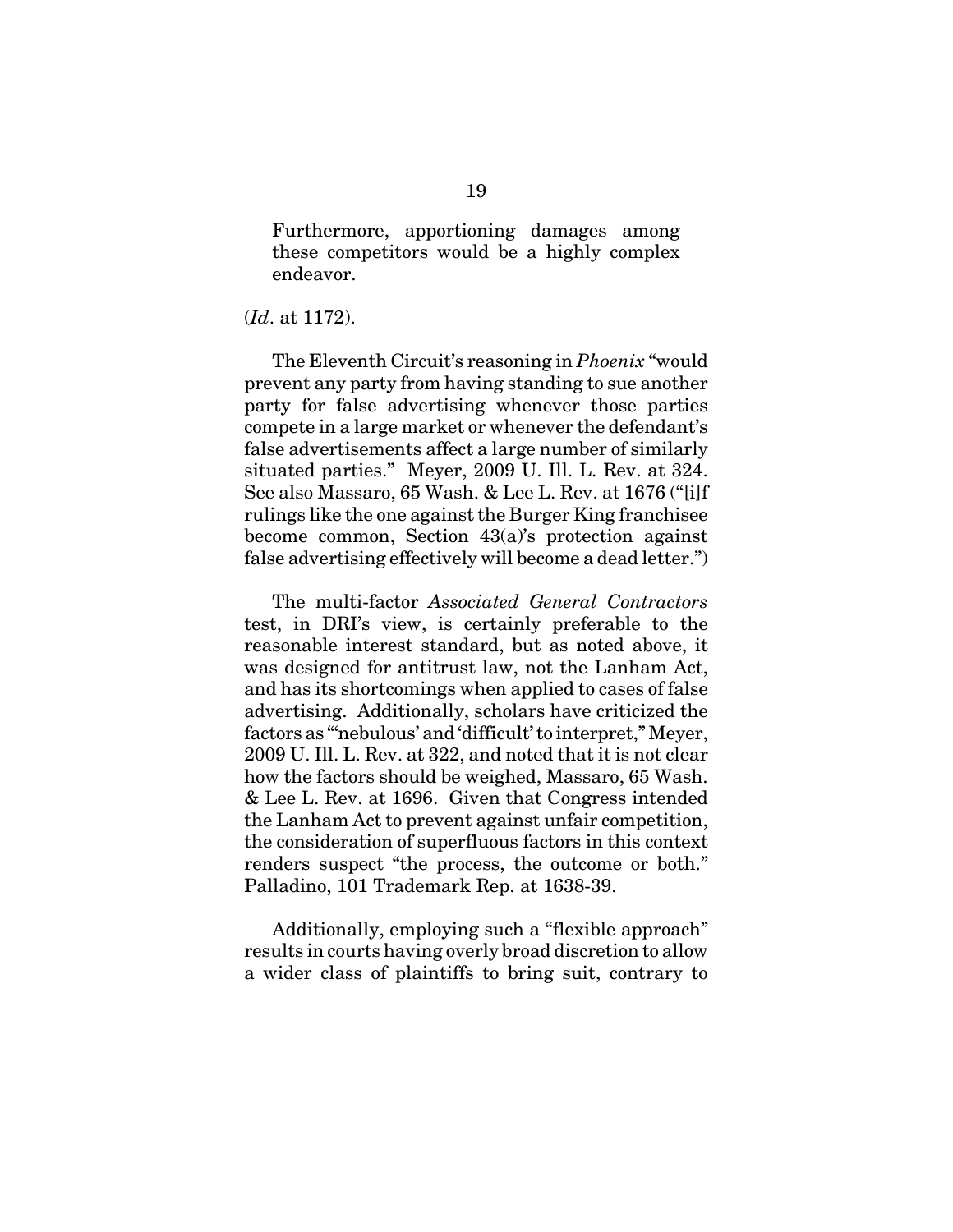Congressional intent. Apgar, 76 Fordham L. Rev. at 2422. The undesirable result, in DRI's view, is that "indirect competitors can acquire standing if they can show the requisite harm or likelihood of such harm," while, as demonstrated by *Phoenix*, even a direct competitor may not. Taing, 16 Geo. Mason L. Rev. at 506. Additionally, using a standard like the multifactor test makes business planning difficult and is more costly to adjudicate. *MindGames*, 218 F.3d at 657. Accordingly, the straightforward categorical approach with its ease of application and predictable outcome is preferable.

### **CONCLUSION**

For the foregoing reasons, the decision of the court of appeals should be reversed and remanded for consideration of the issue of Lanham Act standing under the categorical test.